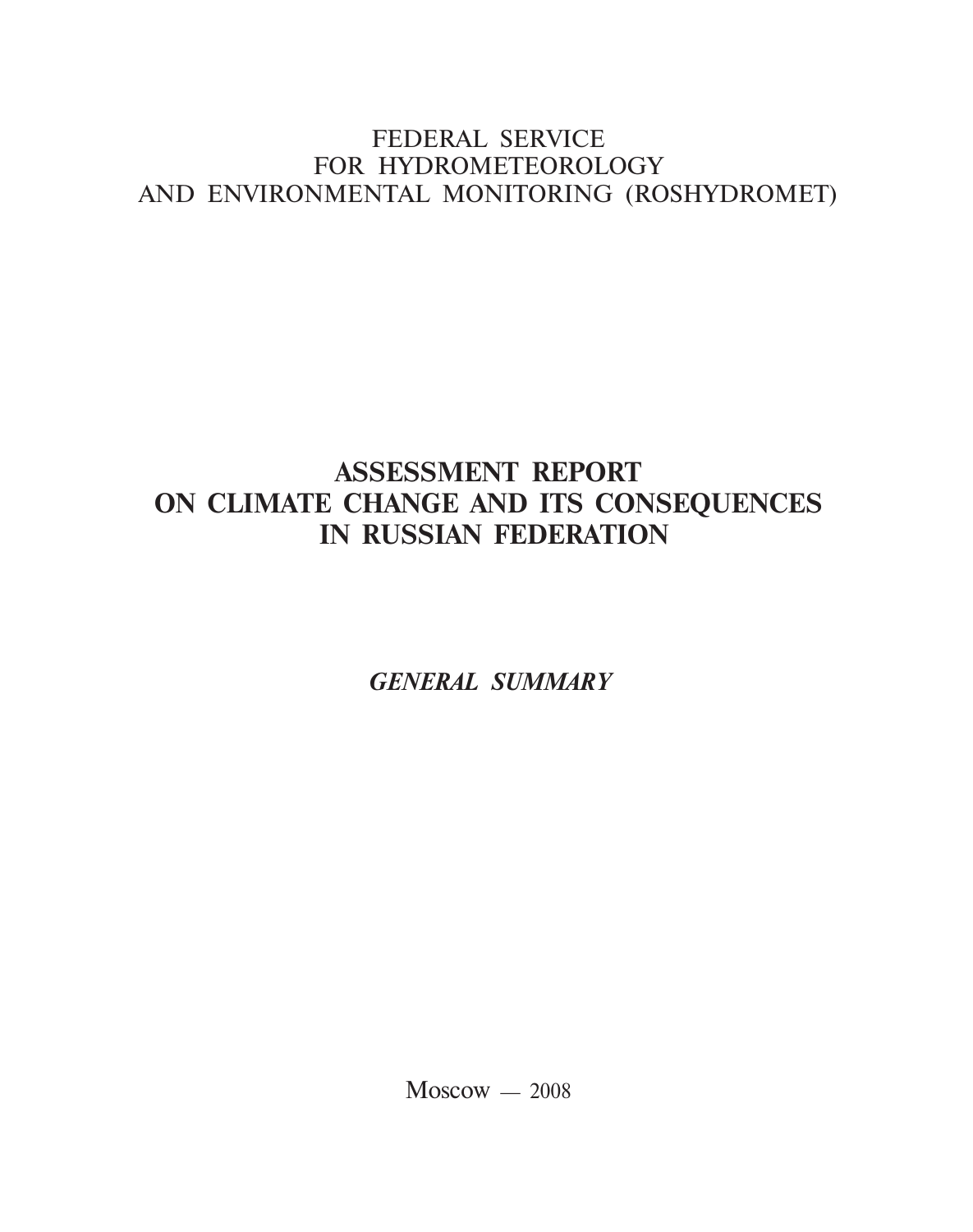## **ASSESSMENT REPORT ON CLIMATE CHANGE AND ITS CONSEQUENCES IN RUSSIAN FEDERATION**

#### **General Summary**

UBC 551.583 (470+570)

#### **Science Coordinating Committee:**

A. I. Bedritsky, Head of Roshydromet (Chair); V. G. Blinov; D. A. Gershinkova (Executive Secretary); G. S. Golitsyn; V. P. Dymnikov; Yu. A. Izrael; V. M. Kattsov; V. M. Kotlyakov; V. P. Meleshko; V. I. Osipov; S. M. Semenov

#### **Leading scientific organizations responsible for preparation of the Report:**

Voeikov Main Geophysical Observatory, Roshydromet (MGO) Institute of Global Climate and Ecology, Roshydromet and Russian Academy of Sciences (IGCE)

General Summary submitted for:

— Heads, advisors, and experts of federal and regional executive authorities of the Russian Federation responsible for planning and implementation of specific tasks relevant to various sectors of economy and programs of sustainable development;

— Heads, advisors, and experts of institutions and organizations of the Russian Federation whose activities depend on climate change and have an influence upon it;

— Nongovernmental organizations and scientific community that are interested in receiving objective information about climate condition, its changes, influence on the environment, the economy and human health in the Russian Federation.

General Summary contains minimum specific details and technical terminology that are considered comprehensively in Technical Summary and the main Report (volumes I and II). References are given in the Report. Comments on possible measures for adaptation to changing climate are emphasized in the form of special boxes.

#### **The summary is drafted by:**

*V. P. Meleshko, Chair, Working Group I "Climate Change in Russian Federation" S. M. Semenov, Chair, Working Group II "Consequences of Climate Change in Russian Federation"*

#### **and lead authors of the Report:**

*O. A. Anisimov, Yu. A. Anokhin, L. I. Boltneva, E. A. Vaganov, G. V. Gruza, A. S. Zaitsev, A. N. Zolotokrylin, Yu. A. Izrael, G. E. Insarov, I. L. Karol, V. M. Kattsov, N. V. Kobysheva, A. G. Kostianoy, A. N. Krenke, A. V. Mescherskaya, V. M. Mirvis, V. V. Oganesyan, A. V. Pchelkin, B. A. Revich, A. I. Reshetnikov, V. A. Semenov, O. D. Sirotenko, P. V. Sporyshev, F. S. Terziev, I. E. Frolov, V. Ch. Khon, A. V. Tsyban, B. G. Sherstyukov, I. A. Shiklomanov, V. V. Yasukevich*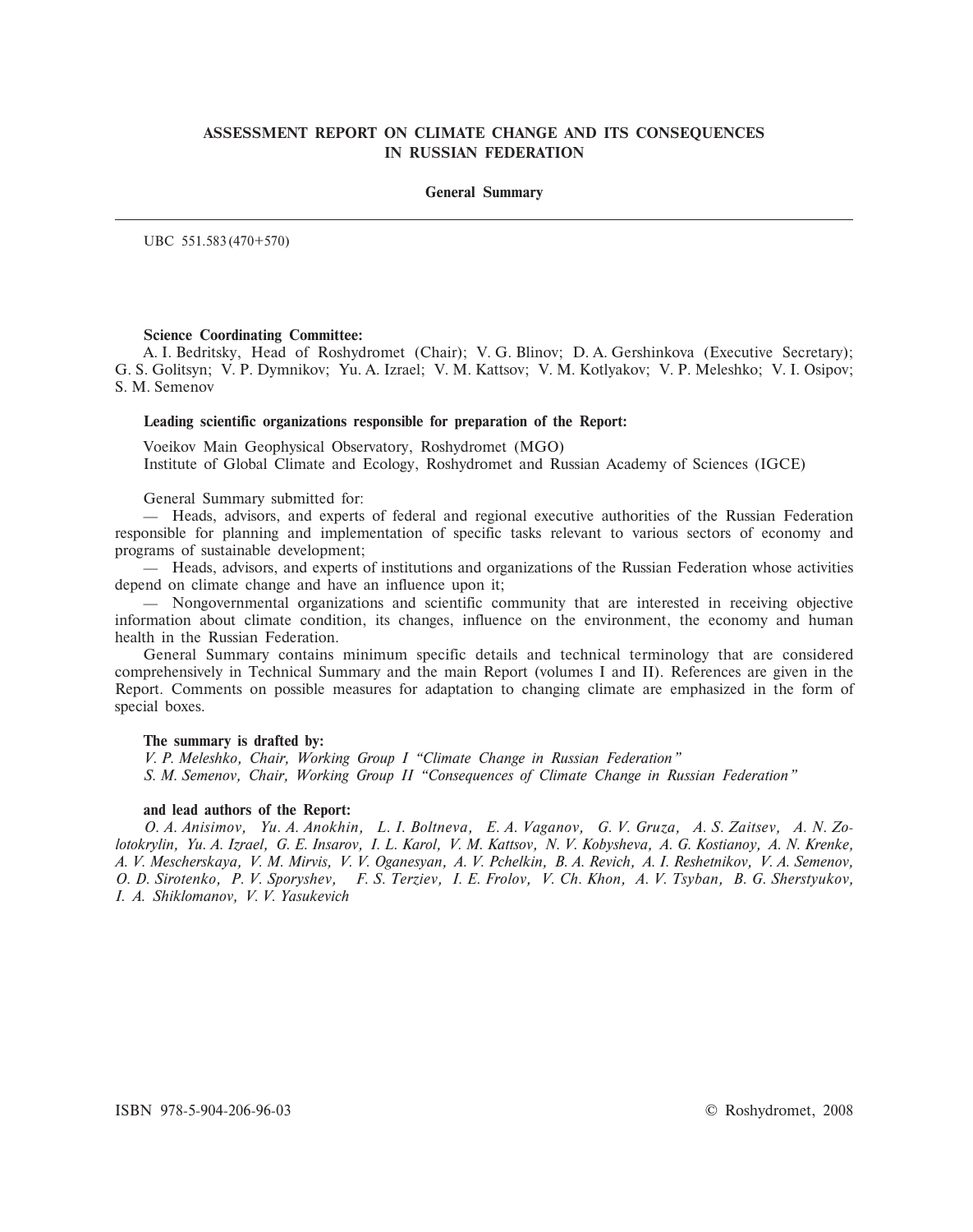# **Preface**



An assessment of observed and expected climate changes and their impacts is an important component of an information system for the development of climate policy at national and international levels. An overview of such information at the international level is undertaken periodically by the Intergovernmental Panel on Climate Change (IPCC), which was jointly established by the World Meteorological Organization (WMO) and the United Nations Environment Programme

(UNEP) in 1988. The IPCC assesses available scientific, technical and socio-economic information on climate change and its impact, as well as on options for mitigating climate change and adapting to it.

Outcomes of such studies are published periodically as the IPCC Assessment Reports, and by now four reports have been issued (in 1990, 1996, 2001, and 2007). As the Intergovernmental Panel, the IPCC is responsible for the submission of objective scientific findings to the world community for the elaboration of a global and regional development strategy. Furthermore, it is expected that governments can take into account the IPCC findings and subsequently apply them to both the development of internal policy and the adoption of relevant actions resulting from international agreements.

The IPCC reports, which are aimed mainly at global assessments, cannot provide a complete picture of regional climate changes and its impacts. Further development and implementation of practical measures are required to reduce the anthropogenic influence on the climate system and mitigate its consequence at the national level. Therefore, in addition to IPCC activities, many countries carry out assessments at national levels employing comprehensive data sets collected by national hydrometeorological services, thoroughly use results of national research, and take into account inherent regional features and social conditions.

*Assessment Report on Climate Change and Its Consequences in the Russian Federation* prepared on the initiative of Roshydromet is the most comprehensive and up-to-date assessment of past, present and future climate change. It synthesizes information on climate conditions in the country and considers the following topics:

— Observed and expected climate change;

— Consequences of climate change for environmental and economic systems, human health, and possible adaptation measures;

— Further research needs.

The assessment Report is a continuation and extension of the former report *Strategic Prediction of Climate Change in Russian Federation for Period 2010–2015 and Its Influences on Different Sectors of Economy* published by Roshydromet in 2005.

The current Report is prepared for use by federal and regional executive authorities and other organizations responsible for planning and implementation of both specific tasks relevant to various sectors of the economy and programs on sustainable development, as well as by research and educational institutions, and public organizations concerned with issues on climate change in the Russian Federation.

A.I. Bedritsky Head, Federal Service for Hydrometeorology and Environmental Monitoring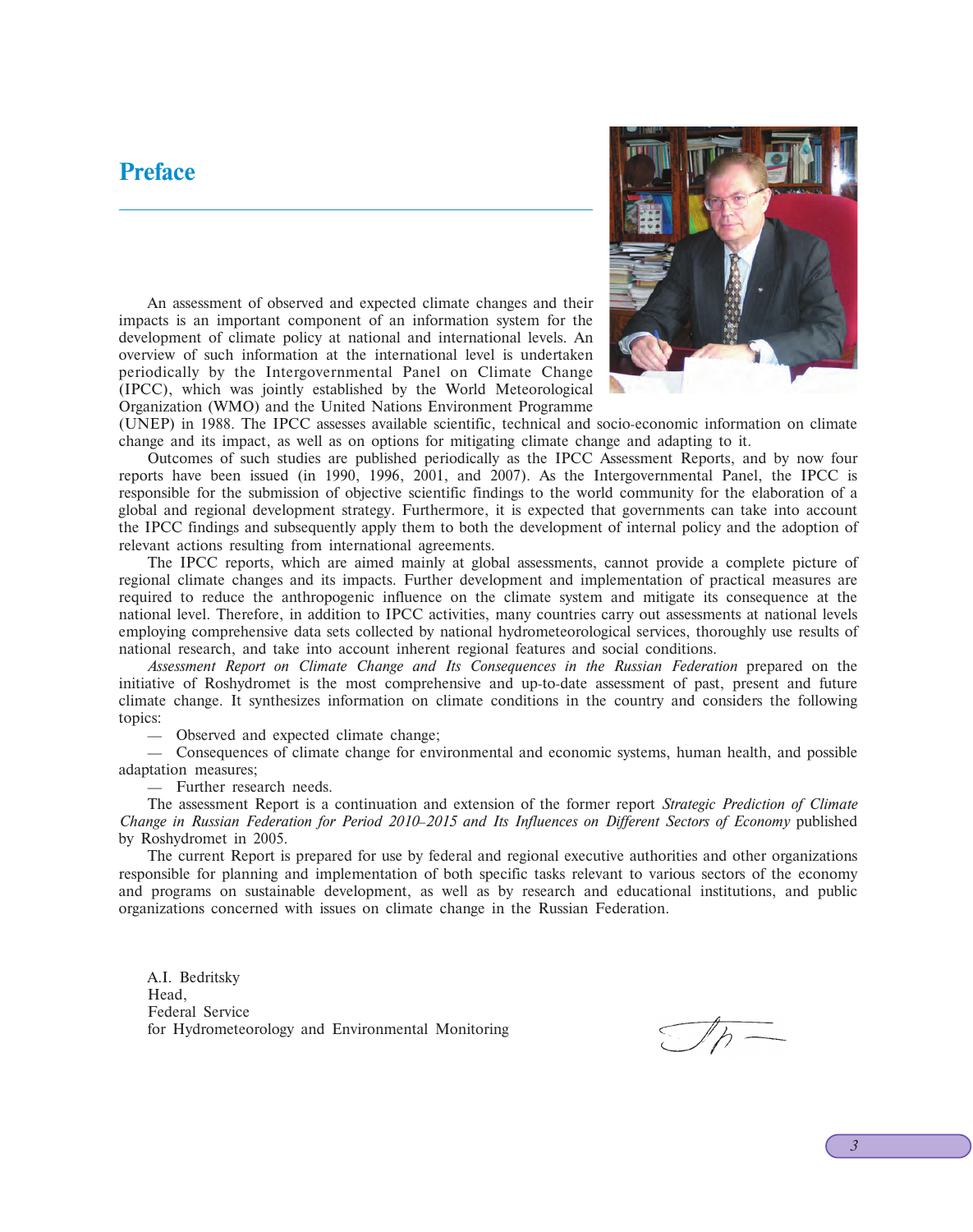# **Introduction**

The current *Assessment Report on Climate Change and Its Consequences in the Russian Federation* was submitted by a group of scientists from research institutions of Roshydromet, the Russian Academy of Sciences and educational institutions on the basis of analysis of climatic data obtained from the state hydrometeorological network and outcomes of studies published by Russian and foreign scientists on issues of climate change and its impacts.

The *Assessment Report* consists of two volumes. The first volume is devoted to the physical basis of anthropogenic change of global and regional climates. Its main foci are the observed climate change for the 20th century and projected climate change for the 21st century in the Russian Federation (surface air temperature, precipitation, runoff, snow cover and sea ice cover, permafrost, and sea level).

The second volume presents the assessment of impacts of observed and expected climate changes on the natural terrestrial and marine ecological systems of Russia, various economic sectors (agricultural production, water use, river and sea shipping, buildings and engineering constructions, municipal economy, etc.), and public health. Particular attention is given to largescale consequences of dangerous hydrometeorological events.

The main findings of both volumes of the Report are summarized in two additional publications:

— General Summary provides a brief overview of the main observed and expected climate change and its consequences, as well as a description of possible adaptation measures.

— Technical Summary provides a more extensive overview of the topics concerned, as compared to General Summary with wide use of scientific terminology (published in Russian only).

General Summary is submitted to:

— Heads and experts of the federal and regional executive authorities of the Russian Federation responsible for planning and implementation of specific tasks relevant to various sectors of the economy and programs of sustainable development;

— Heads and experts of institutions and organizations of the Russian Federation whose activity depends on climate change and have influence upon it;

— Nongovernmental organizations and scientific community that are interested in receiving objective information about climate conditions, its changes, influence on the environment, economy and human health in the Russian Federation.

General Summary contains minimum specific details and technical terminology that are considered comprehensively in Technical Summary and the main Report (volumes I and II). References are given in the Report. Comments on possible measures of adaptation to changing climate are presented in boxes. References are also made to specific chapters and volumes of the Report at the end of paragraphs.

General Summary is based on the material set forth in two volumes of the Assessment Report and the report *Strategic Prediction of Climate Change in Russian Federation for period 2010–2015 and Its Influences on Different Sectors of Economy* published by Roshydromet in 2005.

General Summary was submitted by the group of experts guided by Dr. A. I. Bedritsky, Head, Roshydromet. Among other members of the group were V. P. Meleshko (Voeikov Main Geophysical Observatory), S. M. Semenov (Institute of Global Climate and Ecology), as well as V. G. Blinov, D. A. Gershinkova, P. N. Vargin, and A. O. Sokolov, staff members of the Department of Scientific Programs, International Cooperation and Information Resources, Roshydromet.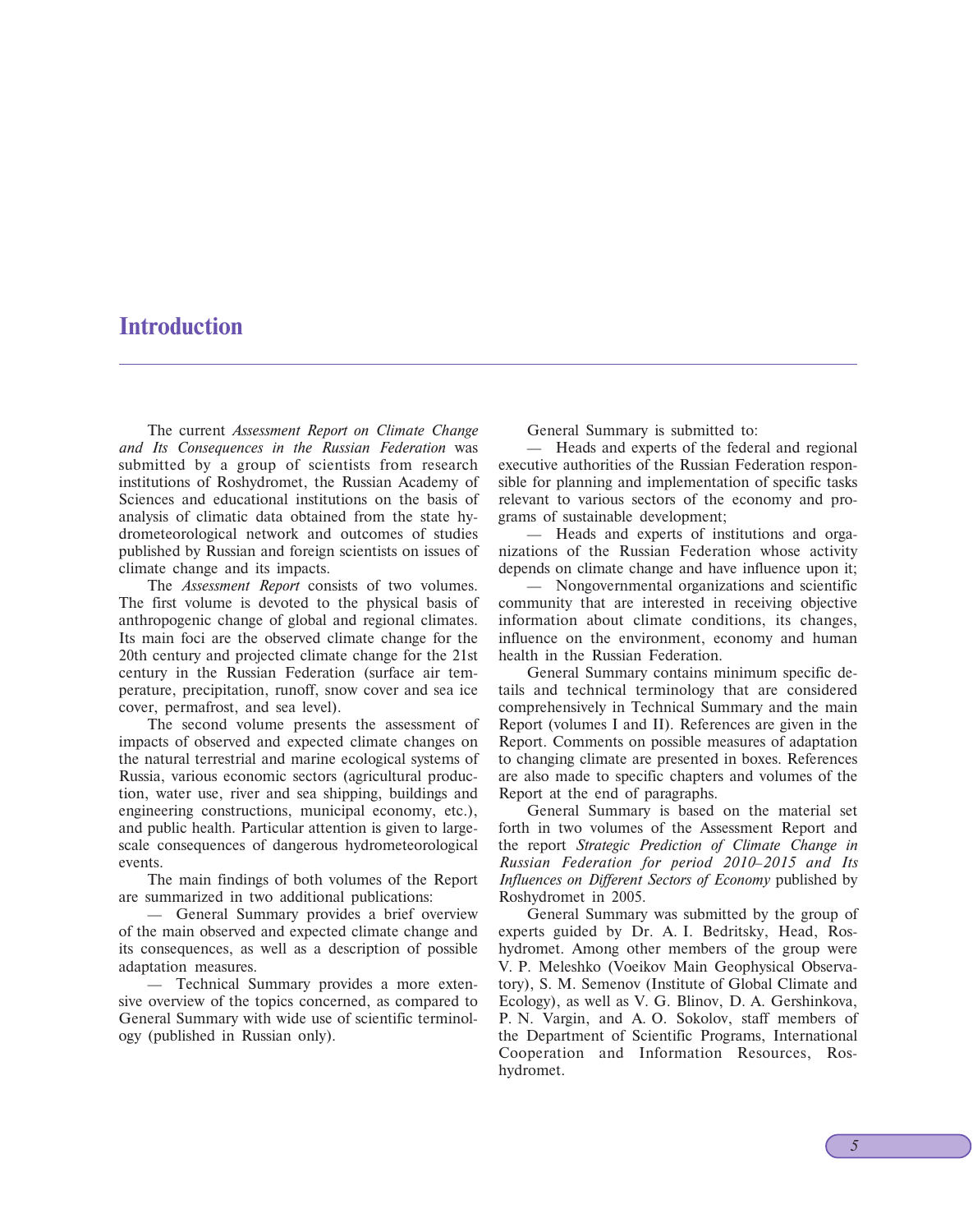#### **Climate observing system**

To understand causes of climate change and to develop means for its prediction, it is necessary to conduct permanent and coherent observations all over the world.

The Global Climate Observing System (GCOS) established by the World Meteorological Organization (WMO), the United Nations Environment Programme (UNEP), the Intergovernmental Oceanographic Commission (IOC) of UNESCO, and the International Council for Science (ICSU) uses observational sites placed at continents, ships, floating buoys, weather balloons, aircraft, and satellites.

Basic observations of climate in the Russian Federation are being carried out by the National Hydrometeorological Service (Roshydromet). In accordance with the WMO Convention, Roshydromet participates in the following observational programs: the World Weather Watch (WWW), Global Atmospheric Watch (GAW), Global Ocean Observing System (GOOS), and Global Terrestrial Observing System (GTOS).

Regular climate observations are conducted by Roshydromet at 1627 stations of the surface meteorological network. Of this number, 458 stations belong to the reference network which by definition includes those stations that provide a full program of observations, cover representative areas with uniform meteorological conditions, have long series of observations and cannot be closed or relocated. In addition, the regional basic climate network includes 238 stations. GCOS comprises 135 reference stations and 12 upperair stations of the Russian Federation. It also includes two stations (Teriberka and New Port) providing monitoring of greenhouse gases (carbon dioxide and methane), and 27 stations performing measurements of total ozone. Actinometric observations are conducted at 191 sites, hydrological observations on rivers, lakes, and reservoirs are carried out at 3085 sites, and one site located at Obninsk provides regular observations in the atmospheric boundary layer (up to 300 m). There are also 11 avalanche observing sites in the mountain regions of Northern Caucasia.

Some observations relevant to climate study are also conducted by other agencies and institutions (for instance, Ministry of Defence, the Russian Academy of Sciences). However, Roshydromet carries out the total amount of observations significantly exceeding those undertaken by other agencies.

The meteorological network is rather sparse for study of regional climate in some areas of Russia.



**Fig. GS1.** Basic surface meteorological network of the Russian Hydrometeorological Service that consists of 1627 stations including 458 reference stations (red circles).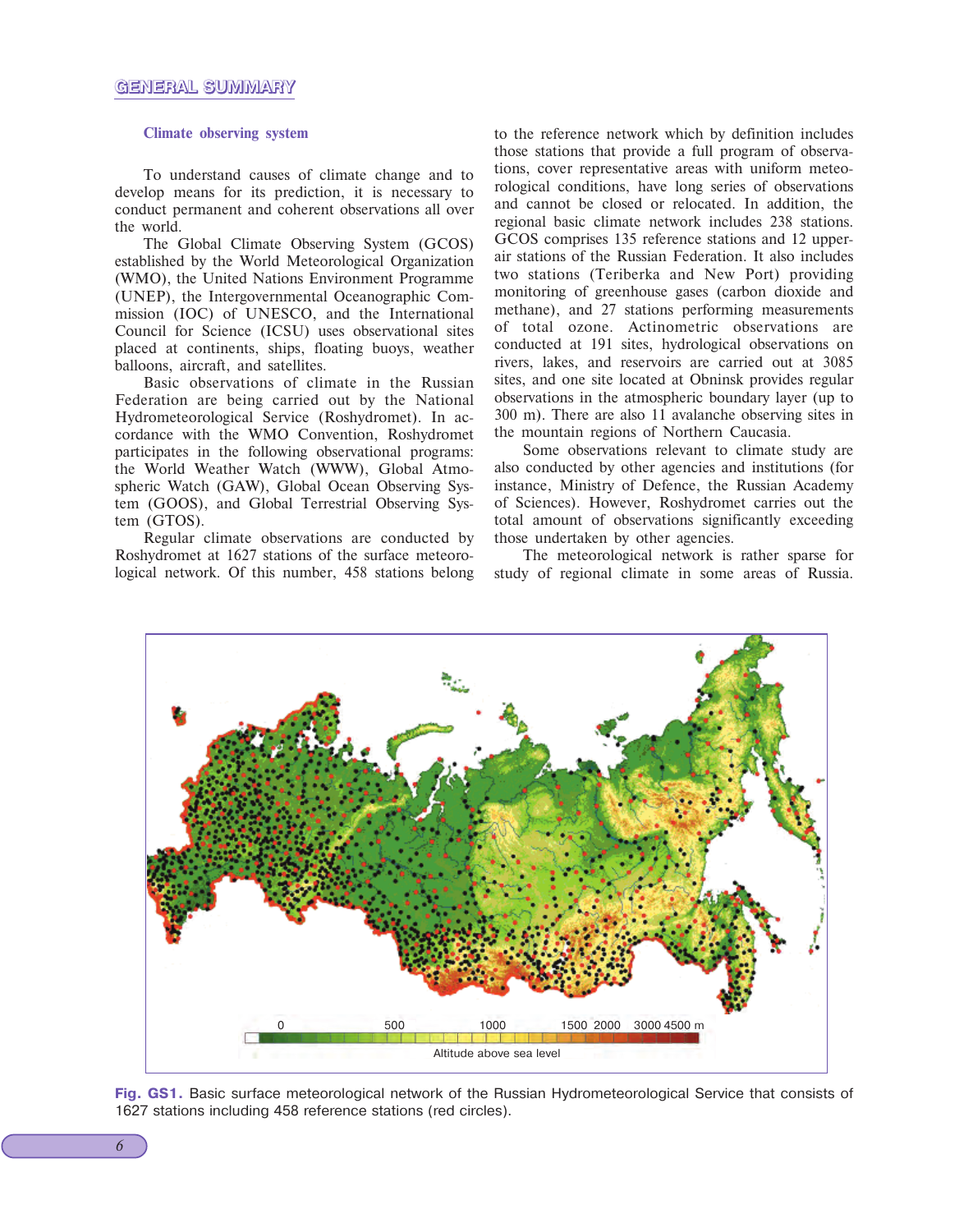Therefore, along with efforts aimed at the enhancement of the surface network, emphasis is placed on analysis of regional climate using satellite observations.

Roshydromet prepares the annual report that describes climate conditions in different regions of the country during the year, including the occurrence of anomalous conditions and extreme weather phenomena (AR, vol. I, Ch. 2).

#### **Climate change during the period of instrumental records**

*Surface air temperature.* Evidence from observations and model simulations indicate that warming in Russia as a whole is larger than global warming. According to observations provided by the meteorological network of Roshydromet, the warming in Russia was 1.29 $\degree$ C for the last 100 years (1907–2006), whereas global warming for the same period was 0.74°C according to the IPCC Fourth Assessment Report. Furthermore, the mean warming in the country was 1.33°C for the period 1976–2006 (Fig. GS2). The annual maxima and minima of daily surface air temperature increased, and the difference between them decreased (minima grew faster than maxima). The largest increase in minimum and maximum daily temperature occurred in the cold season. The number of frosty days decreased (AR, vol. I, Ch. 3).

*Precipitation.* Due to both a complicated physical nature of phenomenon and heterogeneity of observations, precipitation changes are evaluated with less confidence than surface air temperature changes. It was found that annual precipitation over Russia increased (7.2 mm/10 years) for the period 1976–2006. However, considerable differences were observed in patterns of region precipitation changes. The most essential changes are the increase in spring precipitation (16.8/10 years) in the western and northeastern regions of Siberia and in the European part of Russia (EPR). However, a decrease in winter precipitation was observed in the north-eastern regions of Siberia including the Magadan district, the northern part of Khabarovsk land and the eastern part of the Chukchi autonomous region. Indicators characterizing extremely large precipitation show a weak increase in the number of cases with heavy precipitation and some decrease in maximum duration of dry periods (AR, vol. I, Ch. 3).

*Clouds.* During the second half of the 20th century, the amount of convective clouds increased with a simultaneous decrease in stratiform clouds in the greater part of Russia. On the whole, it contributed to the increase in high clouds (AR, vol. I, Ch. 3).



**Fig. GS2.** Changes in annual surface air temperature (°C) averaged over Russia relative to its mean value for the period 1961–1990. The thin line shows observed temperature. The thick line implies a smoothed air temperature trend derived from 11-year moving averages. Considerable inter-annual variation of temperature took place against the background of its persistent growth.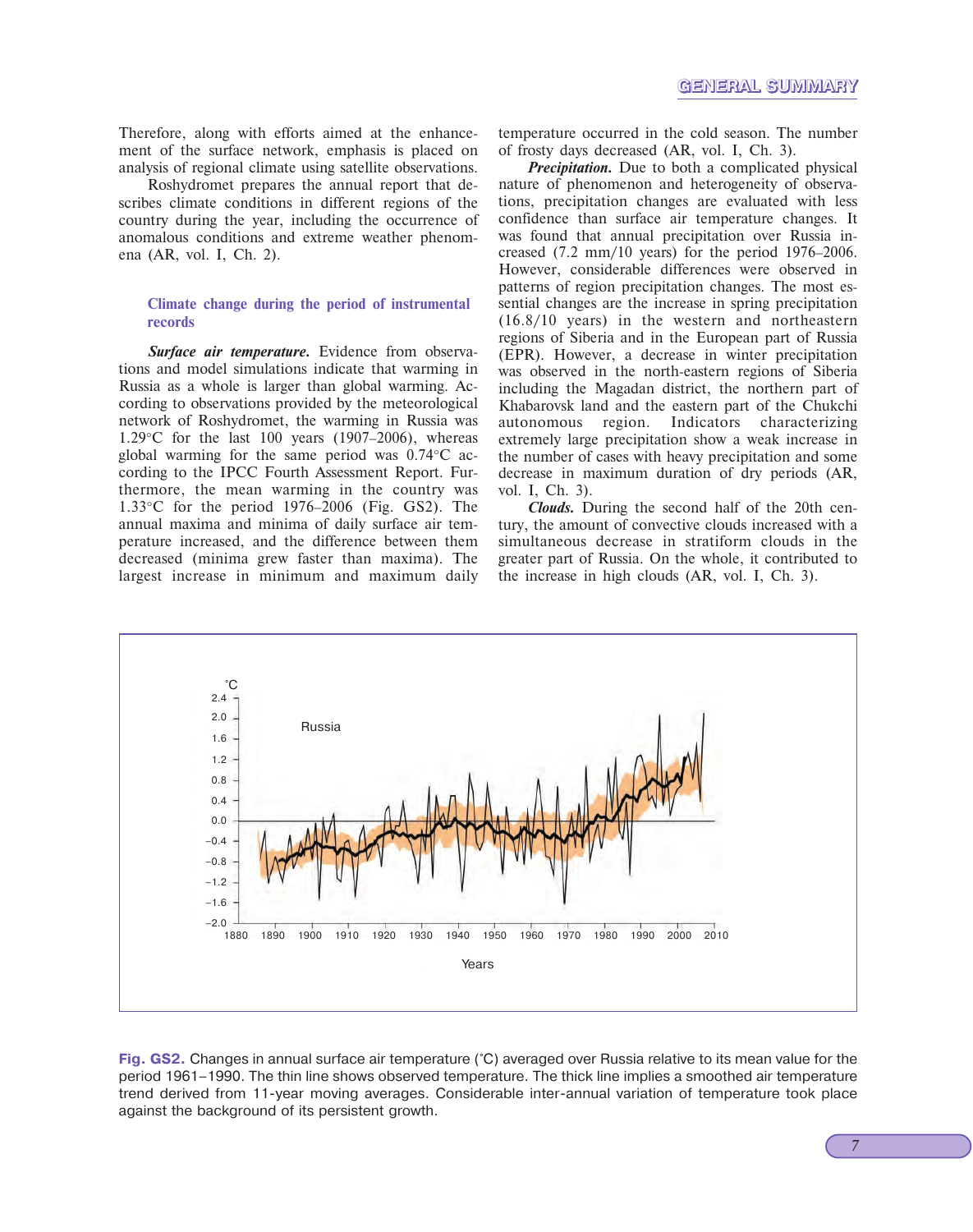*River runoff*. The annual runoff increased by 15– 40% for the period 1978–2005 relative to 1946–1977 at rivers in the western regions of the EPR and tributaries on the left bank of the Volga River. The runoff increased by 10–15% in the upper basin of the Northern Dvina, upper reaches of the Dnieper, and left-bank tributaries of the Don. A runoff increase of 20–40% also took place on the left-bank tributaries of the Tobol and the Irtysh rivers in the Asian part of Russia (APR). Runoff increases were also observed in the Yenisey basin (8%) and in the greater part of the Lena basin, particularly in the last decade of the 20th century. The runoff also increased by 5–15% in the north-eastern river basins of the APR (AR, vol. I, Ch. 3).

*Snow cover.* Satellite measurements for the last 30 years showed that snow cover considerably decreased in the Northern Hemisphere in spring and summer. In the western regions of the EPR, Transbaikalia, and Chukci region there was a tendency for a decrease in snow depth. The main reason of such a change in recent decades was the surface air temperature rise. On the other hand, the increase in snow depth was also observed in some regions where very low annual mean temperatures persisted and the increase in precipitation was observed in winter (AR, vol. I, Ch. 3).

In most regions of the country the number of days with snow depth of 20 cm has increased. Along the coast of the Arctic seas extending from the Kola Peninsula to Taimyr, the linear trend of this characteristic was 6–8 days/10 years. Similar trends were also documented in the eastern regions of the EPR and in the south of Western Siberia.

*Permafrost*. In the last quarter of the 20th century, the rise of temperature of the upper ground layer was observed at many sites of the permafrost zone, and the increase in depth of seasonal thawing took place in some regions. The annual ground temperature increased by 1.0°C at many sites of the permafrost zone of Western Siberia and by 0.8–1.0°C in the northwestern regions of the EPR (AR, vol. I, Ch. 3).

*Sea ice in the Arctic basin*. Long-term variation of sea ice extent is a good indicator of climate change in the Arctic. Satellite observations have shown a steady downward trend in sea ice for the last two decades. Since the beginning of satellite observations in 1979 the minimum seasonal sea ice area observed in September every year has been decreasing by 9% per decade, and in September 2007 ice cover had a minimum value ever recorded, 4.3 million km2 (AR, vol. I, Ch. 3).

**Changes of greenhouse gases and aerosols in the atmosphere**

#### *Atmospheric greenhouse gases*

Human activities have significant influence on the concentration of greenhouse gases of the atmosphere Amongst such gases are (Fig. GS3):

— *Carbon dioxide* (CO<sub>2</sub>) is the most important greenhouse gas in view of its influence on climate. The rate of its growth was unprecedented over the past 250 years, and now its current level makes up 35% of the pre-industrial period. In 2005 the  $CO<sub>2</sub>$  concentration reached 379 ppm.

 $-$  *Methane* (CH<sub>4</sub>) is the second greenhouse gas by its significance after  $CO<sub>2</sub>$ ; its current concentration is 2.5 times as high as the pre-industrial value and reached 1774 ppb in 2005.

— *Nitrous oxide (***N2O***)* increased by 18% in 2005 relative to the pre-industrial period and its concentration constituted 319 ppb. At present about 40% of  $N_2O$ , emitted to the atmosphere is due to human activities (fertilization, cattle breeding, chemical industry) (AR, vol. I, Ch. 4).

The CO<sub>2</sub> concentration series at Teriberka (Fig. GS4) station operated by Roshydromet showed that the annual trend was 1.7 ppm/year over the recent 17 years with a considerable seasonal variation of 15–20 ppm.

The national emission of greenhouse gases to the atmosphere by various sectors of the economy has been evaluated on the basis of statistical analysis of activities leading to gas emissions from different sources and their removal from the atmosphere by appropriate absorbents. In accordance with the commitments of the Russian Federation to the UN Framework Convention on Climate Change and the Kyoto Protocol, national reports on the cadastre of anthropogenic emissions from different sources and sinks of greenhouse gases are regularly submitted and presented to UNFCCC Secretariat. The reports are also placed at Roshydromet web site.

Emissions of greenhouse gases in Russia are due mainly to power generation, industry, agriculture and waste recycling (Fig. GS5) and for the period 2005– 2006 they were about 70% of those of 1990.

#### *Radiative forcing of greenhouse gases and aerosols in the atmosphere*

Modifying the radiative properties of the atmosphere is the main way of the anthropogenic influence on the global climate system. Contribution of atmospheric greenhouse gases is the main driving mechanism of such forcing.

All greenhouse gases with long lifetimes and ozone have a positive radiative forcing  $(2.9 \pm 0.3 \text{ W/m}^2)$ . The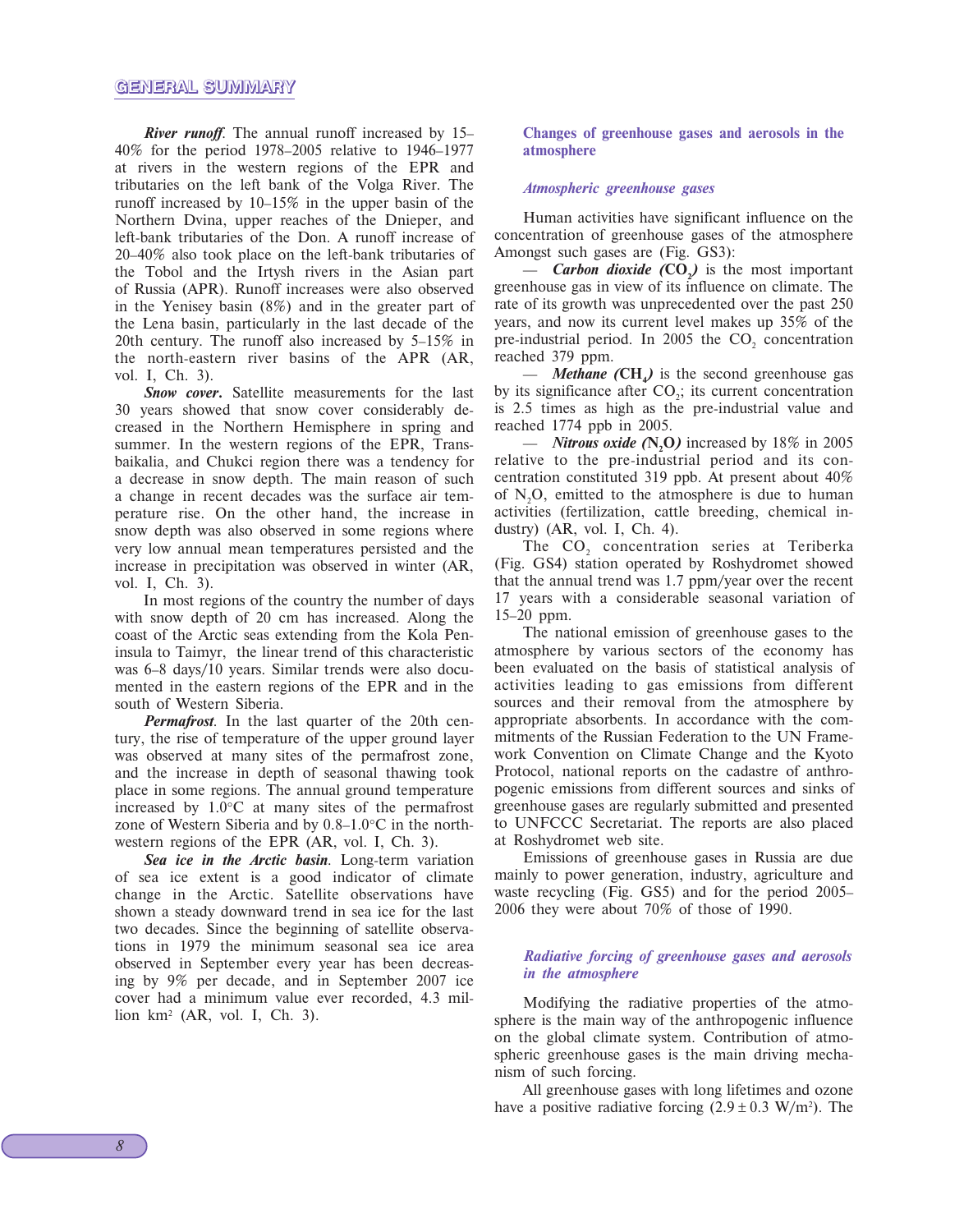# **GENERAL SUMMARY**



**Fig. GS3.** Time dependence of the concentration of carbon dioxide (a), methane (b) and nitrous oxide (c) in the atmosphere over the past 10 000 years (large panels) and since 1750 (inset panels). Measurements are shown from ice cores (symbols with different colors from various studies) and atmospheric samples (red lines). The corresponding radiative forcings are shown on the right hand axes of the large panels (AR, vol. I, Fig. 4.1).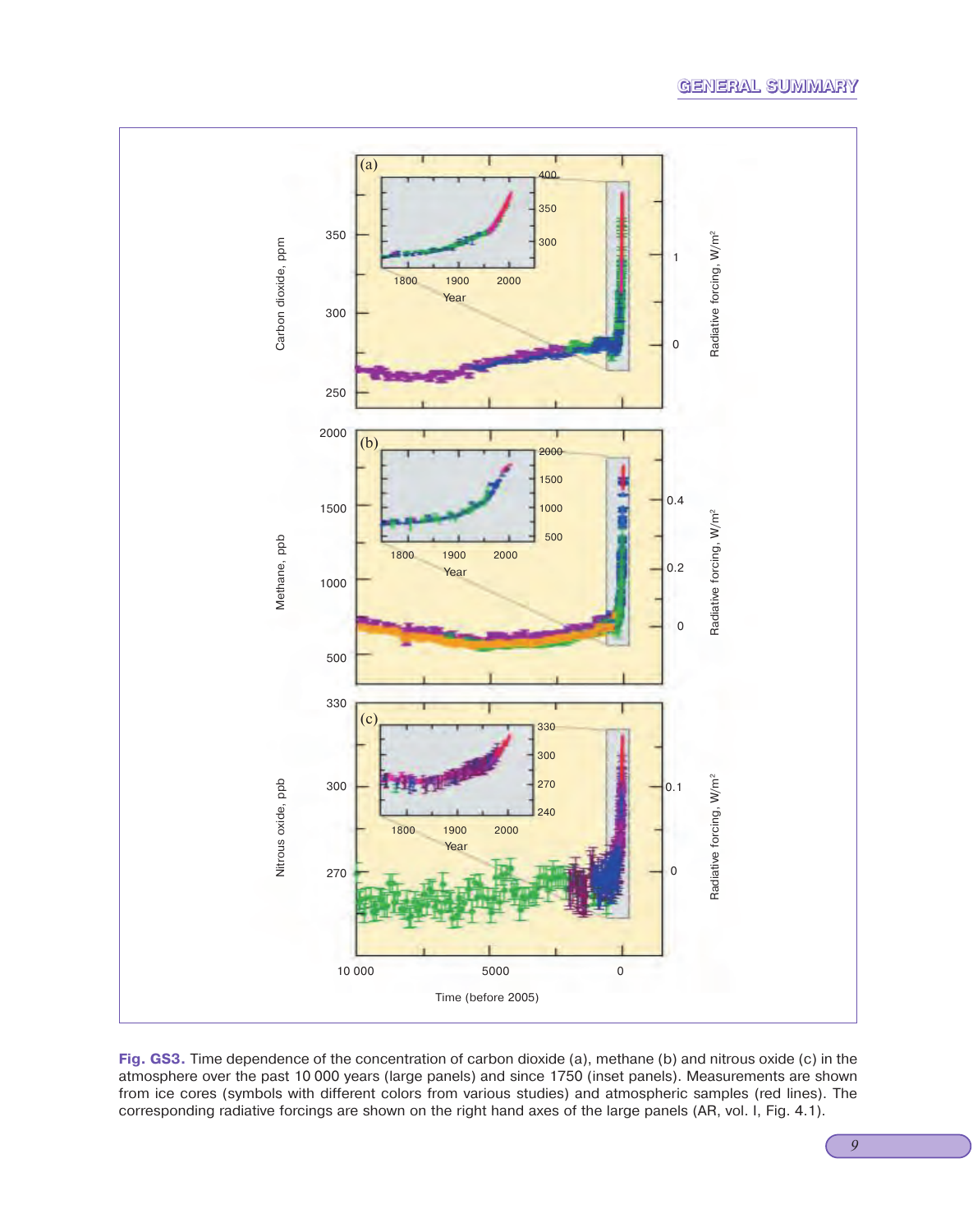

Fig. GS4. Time dependence of CO<sub>2</sub> concentration in the atmosphere at Teriberka station (Kola Peninsula) for the period 1988–2007. Solid circles and lines show individual observations, seasonal cycle and multi-year trend.



**Fig. GS5.** Emissions of the main greenhouse gases (CO<sub>2</sub>, CH<sub>4</sub>, N<sub>2</sub>O) from sources associated with industrial and agricultural production and waste recycling (10<sup>6</sup> tons CO<sub>2</sub>-equivalent) in Russia for 1990–2004.

net forcing produced by concentration changes of all greenhouse gases and aerosols makes up 1.6 (from 0.6 to 2.4)  $W/m^2$ .

All types of aerosols produce direct radiative effect and act indirectly by changing cloud albedo. The net aerosol forcing is negative  $(-1.3 \pm 0.8 \text{ W/m}^2)$ . However,

reliability of this estimate is much less than that for greenhouse gases.

Since the beginning of the industrial era, the processes of land ploughing and forest cutting have significantly accelerated, and by the end of the 20th century agricultural and arable lands occupied 35–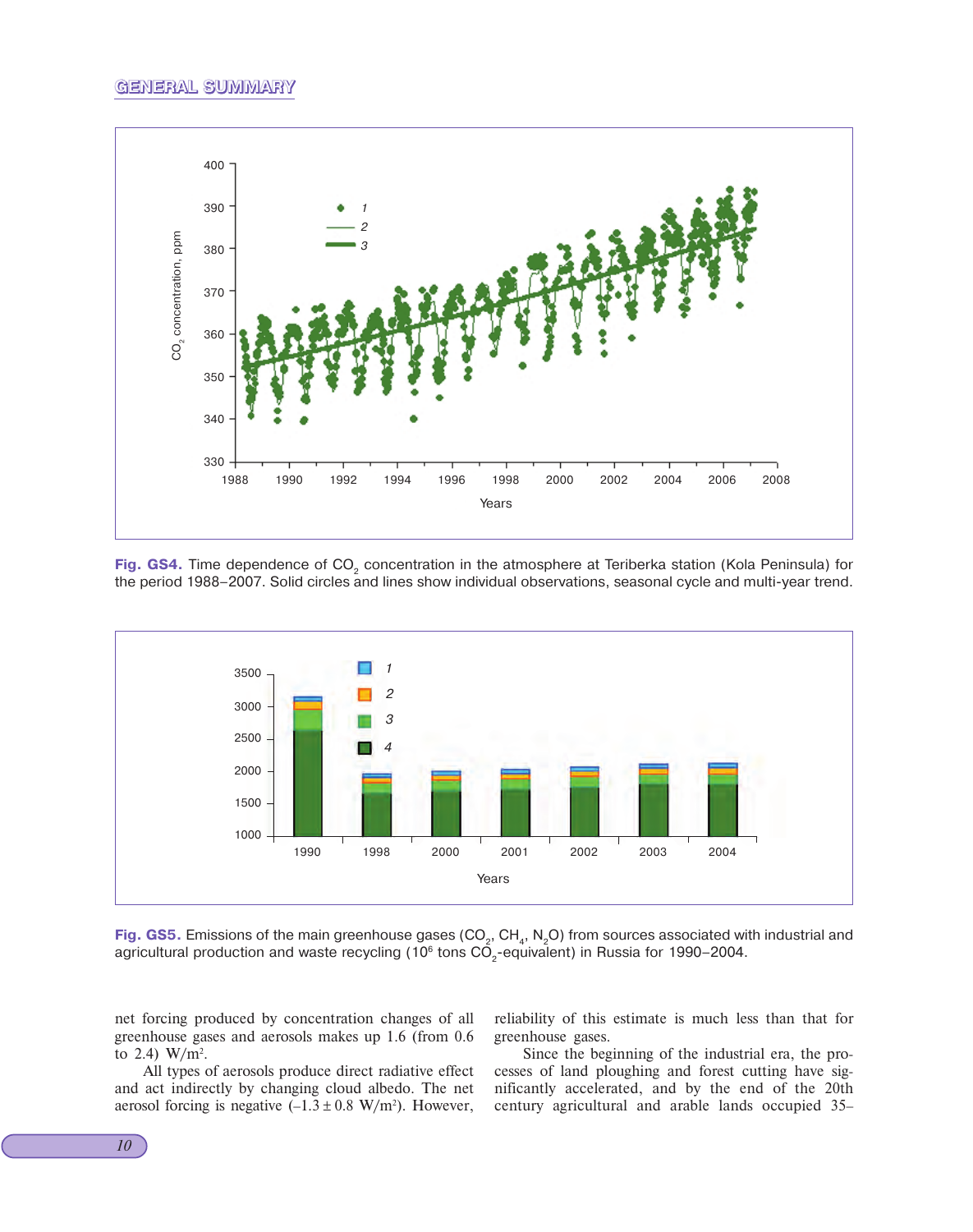39% of the whole area, while the part occupied by forests was reduced by 20–24%. The radiative forcing associated with land use is evaluated at  $0.15-0.20$  W/m<sup>2</sup> (AR, vol. I, Ch. 4).

The direct radiative forcing due to solar irradiance change since 1750 until present makes up 0.12 W/m2. Therefore, according to the IPCC Fourth Assessment Report, there is no reason to believe that changes of solar activity and associated changes of the solar flux coming to the top of the atmosphere are the only cause of observed climate warming (AR, vol. I, Ch. 4).

#### **Current climate models**

Atmosphere–Ocean General Circulation Models (AOGCMs) are the main and the most promising tool for prediction of future climate changes due to internal interactions between different components of the climate system and external forcings of natural and anthropogenic origin. The model can also be used for detection and attribution of causes of observed climate changes.

An important property of the models is their ability to respond to external forcings (such as changes in solar irradiance, volcanic activity, and atmospheric composition). This is determined by internal processes of the climate system with feedbacks contributing to enhancement or suppression of the influence of the forcings. The current models show different sensitivity to the same external forcing, and this is one of the sources of uncertainty in estimates of future climate change. The studies also show that the sensitivity of equilibrium climate to a doubling of  $CO<sub>2</sub>$  concentration ranges within 2.0–4.5 $\degree$ C and the value of 3°C is considered as the most probable sensitivity. The spread of sensitivities among models is mainly due to differences in the description of cloud-radiative feedbacks. A large contribution to sensitivity is made by other feedbacks resulting from reduction in snow and sea ice extent and related changes of surface albedo (AR, vol. I, Ch. 5).

A set of parallel computations of climate parameters using different initial conditions or results of simulations with different independent models is called a model ensemble. Ensemble simulations are usually most successful in reproduction of observed climate. This is because systematic errors inherent in particular models often turn out to be random with respect to the ensemble, and when averaged in the ensemble, they are reciprocally compensated. It is of importance to develop quantitative indices that could be used to evaluate aggregated quality of the models and subsequently set up an optimal ensemble (AR, vol. I, Ch. 5).

In connection with preparation of the IPCC Fourth Assessment Report, the CMIP3 project unprecedented by its scale and a number of participating

institutions has been successfully implemented. Its main purpose was to simulate and to analyse climate of the 20th and 21st centuries using mostly new generation AOGCMs developed by leading research institutions all over the world.

As compared with a previous generation of the models, the new ones have been further improved by increasing space resolution, further improving parameterization of physical processes and including additional, climatically significant processes in several models. It has led to further improvement of simulation of the current climate in many aspects. Climate simulations for Russia with the CMIP3 ensemble showed the following features (AR, vol. I, Ch. 5):

— AOGCMs successfully compute the seasonal variation of surface air temperature in different regions of Russia. However, the annual mean temperature was underestimated  $(-1.8 \pm 1.5)$ °C for the whole country. This becomes particularly apparent during the cold season in the north-western regions of the country and in Western Siberia.

— AOGCMs successfully compute the distribution of annual maxima and minima of surface air temperature in most parts of Northern Eurasia including the location of the highest temperature in Central Asia. However, models underestimate annual maxima by 2–4°C in Central and Eastern Siberia and overestimate annual minima mostly in Eastern Siberia.

— AOGCMs realistically reproduce the main patterns of precipitation including summer maxima and winter minima. At the same time, the models overestimate annual precipitation (by 8%) in most of Russia. Inter-model standard deviation turns out to be, as a rule, 1.5–2.0 times greater than annual mean errors for all Russia.

— The annual mean runoff in major watersheds was computed by AOGCMs realistically. According to observations, the inter-annual variability of runoff for the major Siberian rivers (Ob, Yenisey, Lena) was 7–15%, and the multi-model spread turned out to be 18–26% relative to its annual mean values.

— Models successfully reproduce the location and intensity of the Icelandic and Aleutian lows and Siberian high in winter. The current models more realistically simulate the location of blocking systems. However, their frequency is lower and they persist for shorter periods.

The models overestimate snow cover extent in the cold season and show considerable multi-model differences in pattern distributions of snow cover. Many models demonstrate excessive snow cover in spring and delay of spring thawing because of the underestimation of surface air temperature in Northern Eurasia as a whole.

The computed annual zero isotherm at 3 m depth for loamy soil rather realistically represents the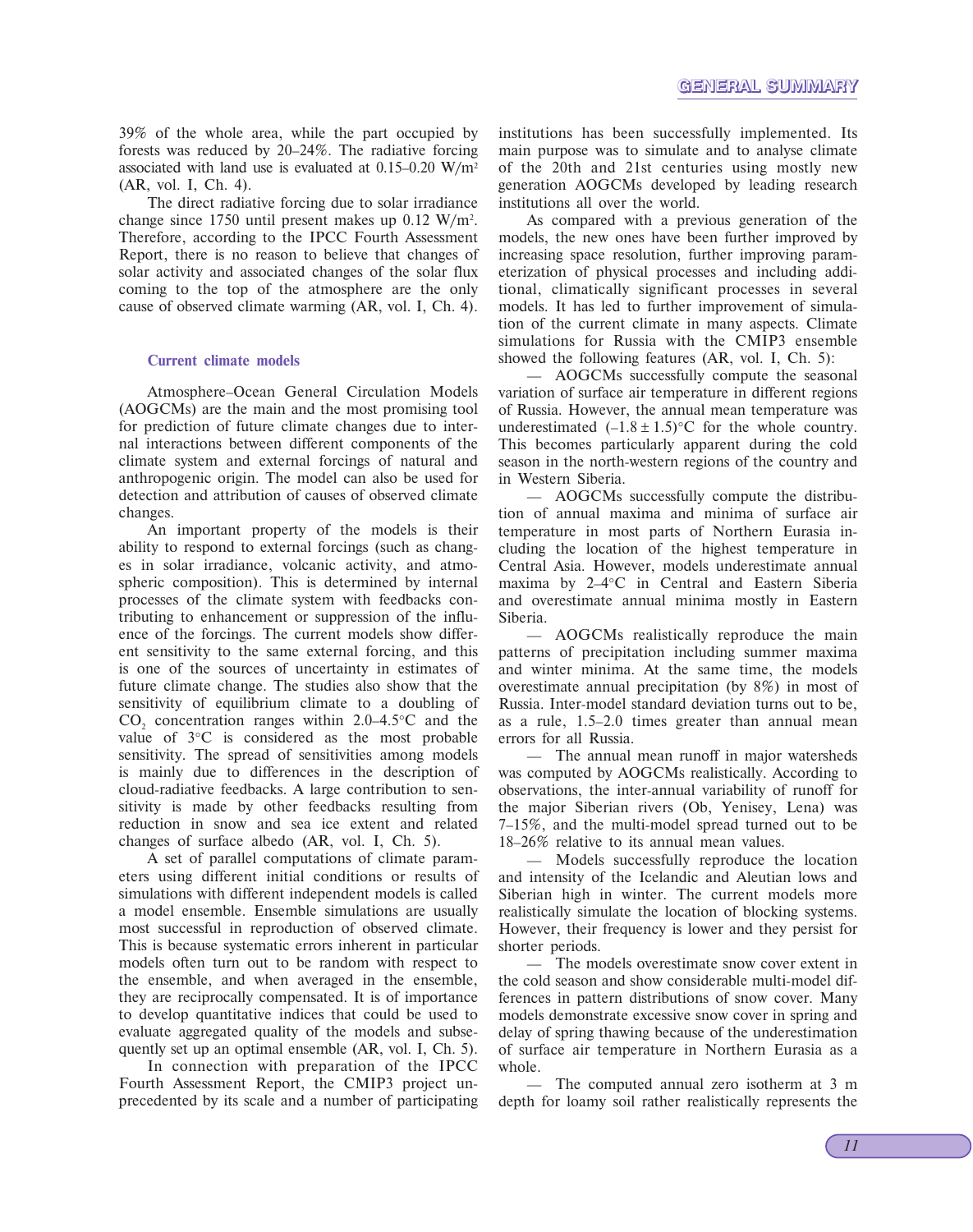current boundary of permafrost including the zone of intermediate and sporadic permafrost.

— Models satisfactory reproduce the seasonal cycle of sea ice extent in the Arctic Ocean. At the same time, the majority of models overestimate sea ice extent throughout the year.

#### **Anthropogenic contribution to climate warming**

A large number of studies have been conducted with AOGCMs aimed at the reproduction of observed climate changes for the period of instrumental records. Comparison of simulated and observed variations of surface air temperature provides convincing evidence supporting the anthropogenic nature of observed climate warming. Furthermore, anthropogenic warming has been revealed not only on a global scale, but on a continental scale as well (AR, vol. I, Ch. 6).

Climate observations indicate that surface air temperature has also been increasing in Russia since the middle of the 1970s. Good agreement was also revealed between observed and simulated trends of surface air temperatures averaged over the whole country when computation was carried out with the AOGCM ensemble describing, in particular, the anthropogenic increase in greenhouse gases and aerosols (Fig. GS6). Further analysis of observations and climate simulations for major continents provided a consistent picture of warming and allowed the following conclusions (AR, vol. I, Ch. 6):

— Climate changes observed for the last 50 years are very unlikely to occur without external forcing.

— With high confidence one can claim that since the middle of the 20th century the observed growth of the concentration of anthropogenic greenhouse gases has stipulated the largest portion of global warming.

At the same time, global warming takes place against the background of the inter-annual natural variability of climate which is particularly significant in middle and high latitudes, and it frequently exceeds the anthropogenic signal on space scales smaller than the scales of a subcontinent (AR, vol. I, Ch. 6).

#### **Expected climate changes**

Prediction reliability of future climate change depends upon many factors, each of which yields some degree of uncertainty. The main sources of uncertainty are (AR, vol. I, Ch. 7):

— There is a fundamental problem to forecast future technological development and energy use in the world for a long period. In turn, it causes uncertainty in future emissions of greenhouse gases and aerosols to the atmosphere.

— It is a priori impossible to take into account natural external forcings such as future volcanic eruptions and changes of solar flux at the top of the atmosphere.

— Current models describe climatically significant processes and relevant feedbacks with some inaccuracy, which is caused by inadequate understanding of some physical processes.

Projection of climate change for the 21st century in Russia and contiguous regions was obtained from



**Fig. GS6.** Time dependence of the mean annual anomaly of surface air temperature for the whole country obtained from observations (1, 2) and derived from the ensemble of 16 CMIP3 AOGCMs with only natural external forcing (3) and anthropogenic and natural forcing (4). Anomalies are computed relative to the annual mean for 1901–1950. Curve (2) is obtained from (1) by applying 11-year moving averages. Slightly coloured zones indicate scatter of the standard deviation  $(\pm \sigma)$  relative to the ensemble mean (AR, vol. I, Fig. 6.7).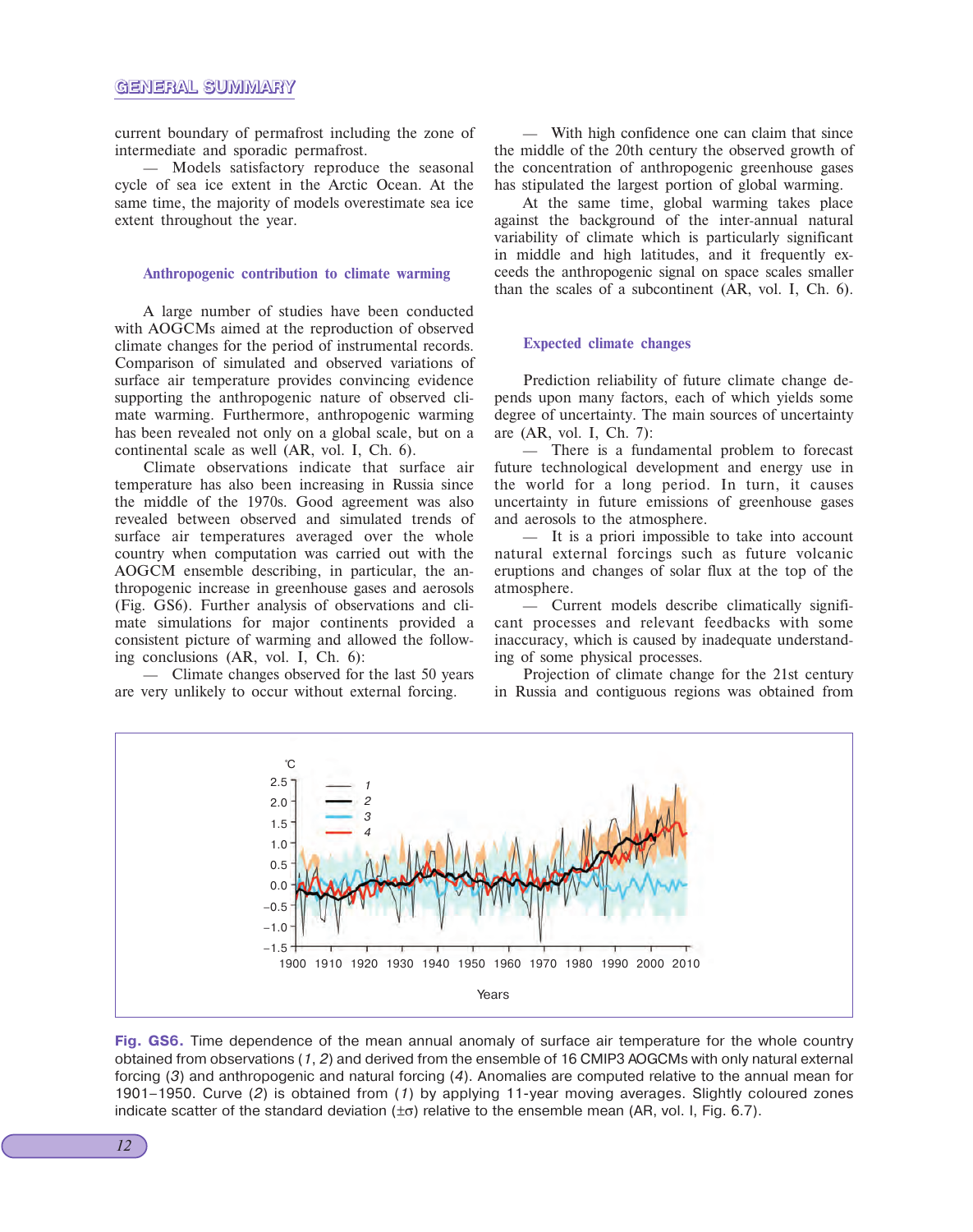simulations of global climate using the ensemble of CMIP3 AOGCMs (16 members). In analysis, the period 1980–1999 was taken as the reference one.

The IPCC has developed scenarios of emissions of greenhouse gases and aerosols to the atmosphere for the 21st century taking into account demographic, economic, technological, and other factors. According to the "strong" SRES A2, scenario, the concentration of carbon dioxide  $(CO_2)$  and methane  $(CH_4)$  will increase by 1.51 times and nitrous oxide  $(N,0)$  by 1.21 times by 2050 relative to 1990. However, it has been shown that, at least, by the middle of the century the global warming and warming in Russia will depend only slightly on the selected emission scenario (AR, vol. I, Ch. 7).

*Surface air temperature*. The increase in annual mean temperature is expected to be much larger in Russia than the global warming. By 2020, its growth will exceed the multi-model spread (standard deviation) which will be  $1.1 \pm 0.5$ °C. By the middle of the century, the temperature rise will be even larger  $(2.6 \pm 0.7$ °C), particularly in winter  $(3.4 \pm 0.8$ °C) (Fig. GS7a, b). In the southern and north-western regions of the EPR, the rise of the lowest daily temperature minima is expected to be 4–6°C. The rise of daily temperature maxima will not exceed 3°C. Thus, the annual difference between the highest and lowest daily temperatures will decrease for all Russia and particularly in the EPR. In Siberia and the Far East the



**Fig. GS7.** Changes in surface air temperature (a, b) and total (solid and liquid) precipitation (c, d) in Russia and adjoining regions for winter (a, c) and for summer (b, d) during the period 2041–2060, as compared to the period 1980–1999. Assessment was obtained from the ensemble of 16 CMIP3 AOGCMs using scenario A2. Temperature is given in degrees Celsius and precipitation in percent relative to its value in the corresponding season for the period 1980–1999. In the upper panels (a, b) dots imply that mean temperature changes exceed the standard deviation of the inter-model scatter (signal is larger than noise), and in the low panels (c, d) they denote the areas where two thirds of the models show changes of the same sign (AR, vol. 1, Figs. 7.7, 7.14).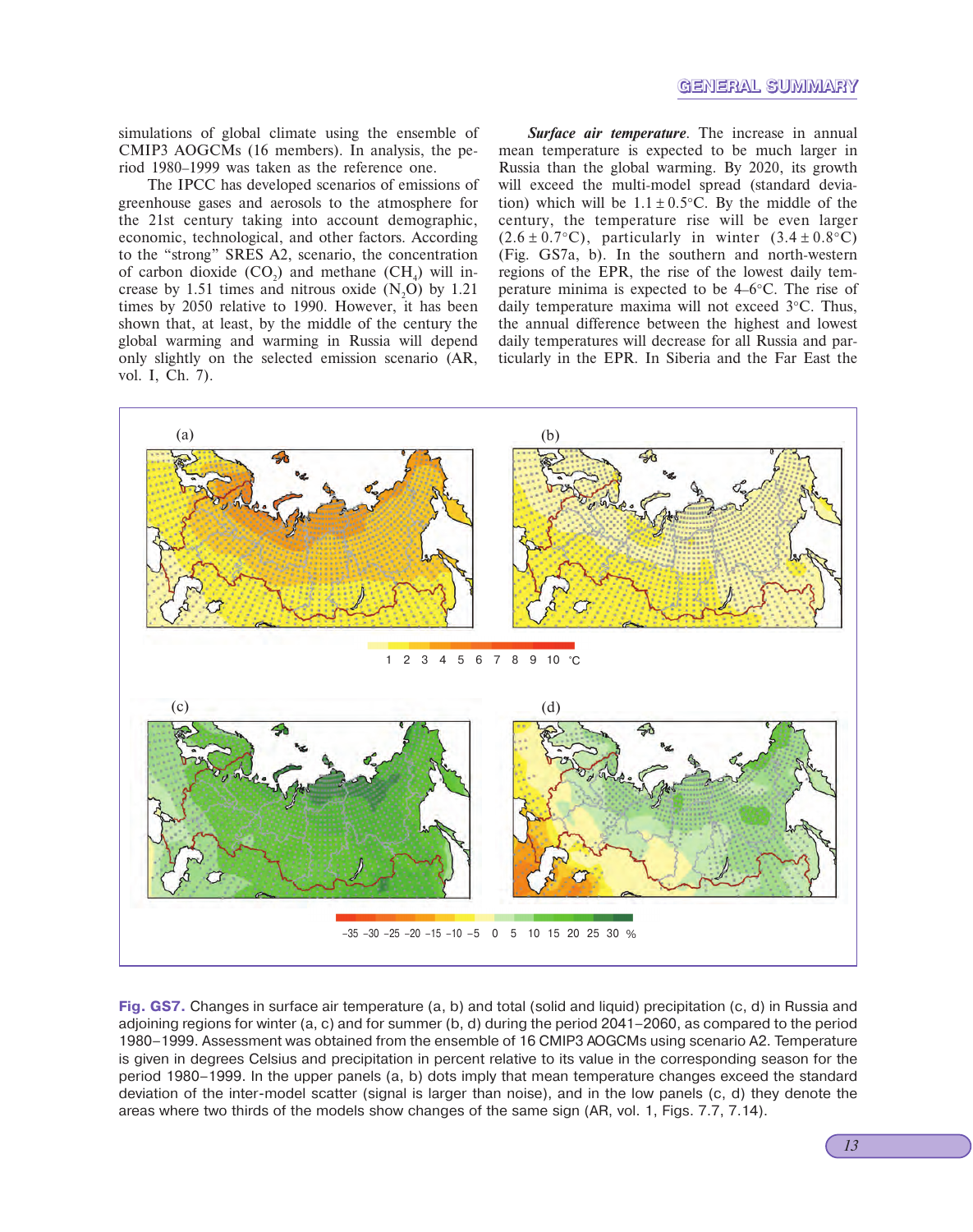

**Fig. GS8.** Changes in annual runoff for the middle of the 21st century (2041–2060) derived from the ensemble of 16 CMIP3 AOGCMs for the SRES A2 scenario. Values are given in percent relative to the reference period. Dots denote areas in which two thirds of the models show changes of the same sign.

number of frosty days will decrease by 10–15 days and in the EPR by 15–30 days (AR, vol. 1, Ch. 7).

*Precipitation***.** By the middle of the century, winter precipitation is expected to increase all over the country, and in summer the sign of its change will depend upon the region considered (Fig. GS7c, d). The region with precipitation decrease is clearly seen in the southern regions of the EPR and Southern Siberia. In this period the increase in winter precipitation will far exceed the inter-model spread, particularly in the eastern regions of Russia. In summer, the standard deviation will remain large enough and, as a rule, will exceed mean changes in most regions of the country. Convective precipitation is expected to increase in most regions in summer, but it will occur against the background of large inter-model spread. Furthermore, precipitation of high intensity may also occur against the background of the decreased number of cases with precipitation in some southern regions (AR, vol. 1, Ch. 7).

*Annual river runoff*. During the 21st century further increase in water resources is expected in regions where they are now available or excessive, and further decrease will occur in regions which experience water shortage nowadays. The largest increase in river runoff will occur in watersheds of the northern rivers (Northern Dvina, Pechora, Mezen, and Onega) and the Siberian rivers. On the other hand, runoff will decrease in watersheds of the southern rivers (Don and Dnieper) due to annual precipitation decrease and evaporation increase in spring and in summer. By the middle of the century the annual changes of runoff will exceed inter-model spread in watersheds of the Lena, the Yenisei, and the northern rivers. Only in watersheds of the Volga and the Ural will runoff changes be insignificant until the end of the century (AR, vol. 1, Ch. 7).

*Snow cover.* Due to climate warming, a substantial reduction in snow cover will be expected in most of the country. The increase in winter precipitation in the EPR will be due mainly to liquid phase, and in Siberia the major portion of additional precipitation will be in solid phase. Thus, in the EPR, the reduction in snow mass and the increase in winter runoff will occur, and in Siberia further accumulation of snow mass in winter and its more rapid melting in spring can be expected. This will result in more frequent and extensive flooding.

*Sea ice in the Arctic***.** Considerable reduction in ice covered area in the Arctic will continue during the 21st century. The maximum sea ice extent, which is normally observed in March, will continue to decrease by 2% per decade, and the minimum ice extent, which normally happens in September, will be reduced by 7% per decade relative to ice extent for the period 1910–1959 with a faster reduction in the area of multiyear ice in comparison with the seasonal ice area (AR, vol. 1, Ch. 7).

#### **Natural terrestrial ecosystems**

In the 20th – early 21st century, under changing climate, discernible shifts in phenological dates in plants (including frondescence (Fig. GS9)) and animals (e.g., seasonal migration in birds), in spatial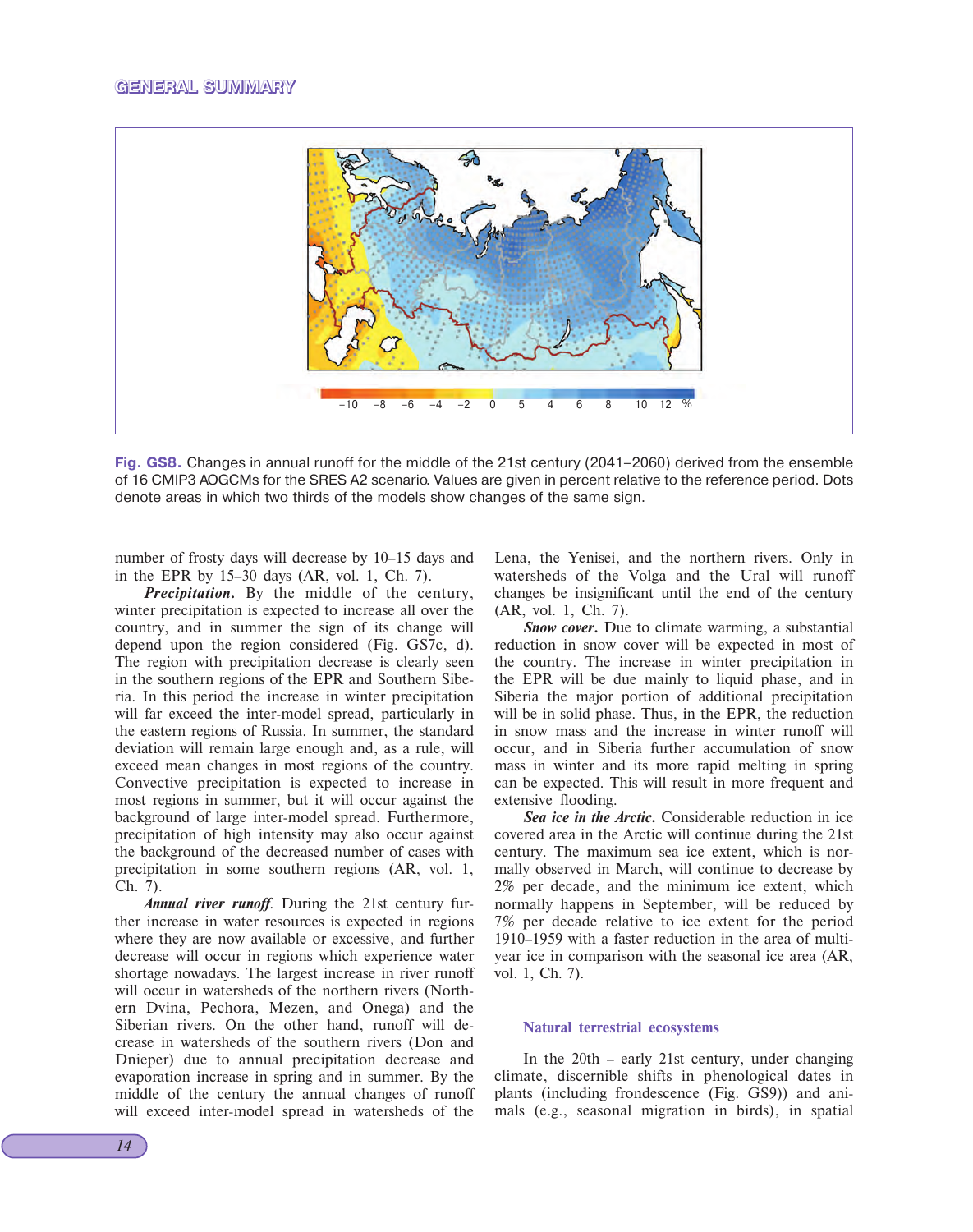### **GENERAL SUMMARY**



**Fig. GS9.** Isolines for shifts in a frondescence date (first leaves) in common birch over the European part of Russia in 1970–2000. Dots indicate locations of phenological observation stations (AR, vol. II, Fig. 2.6.2).

limits of vegetation zones and ecosystem structure were observed in some regions (AR, vol. II, Ch. 2.6).

These tendencies will prevail under further warming in the 21st century. Boundaries of vegetation zones will typically shift northward. The forest zone will expand northward in the European part of Russia, but southward expansion is also possible under humid warming (i.e., if warming is accompanied by an increase in moistening). In Siberia, the decrease

in forest area may occur along with an increase in floristic biodiversity. Climate change may potentially cause a species interaction mismatch, shifts in vegetation zones in plains and altitudinal belts in mountains, and alterations in ecosystem structure. Nature reserves and other protected areas may partly lose their nature conservation value due to such climatedriven changes (AR, vol. II, Fig. 2.6.2).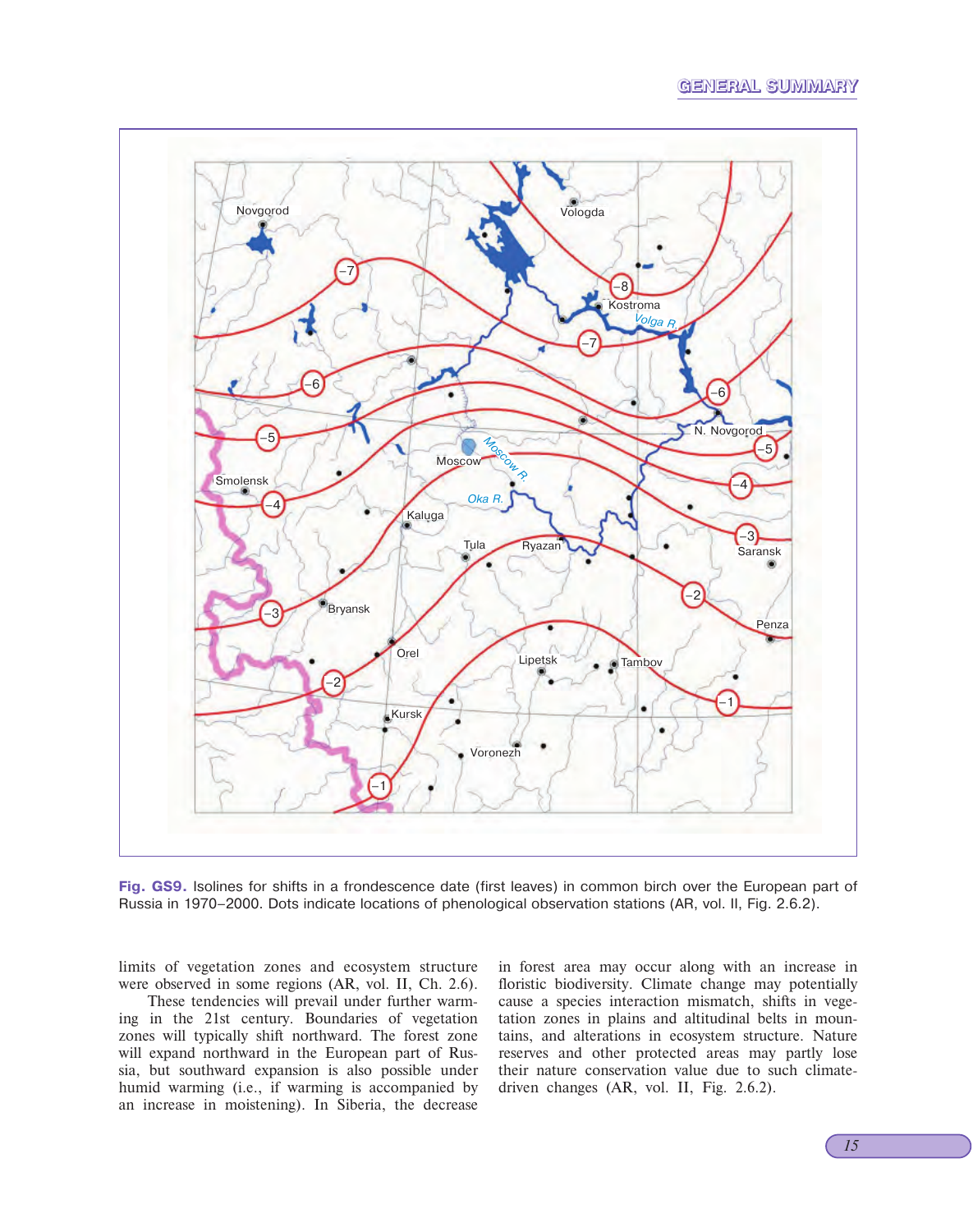It is expedient to supplement the territorial approach to nature protection (i.e., nature protection regime at selected lands, e.g., nature reserves, game preserves) with other measures ensuring protection of species and biological communities over their whole changing spatial range. The development and implementation of the extended concept of nature protection based on the long-term ecosystem monitoring in nature reserves and over the adjacent areas is one of possible ways of adaptation to changing climate.

Climatic changes over most of Russia during the last quarter of the 20th century and the beginning of the 21st century caused an increase in the net primary production of ecosystems (under the assumption that other, nonclimatic conditions remained unchanged). At the same time, in some regions, at different latitudes, observed values of the radial tree increment declined in the second half of the 20th century vs. those measured in the middle of the century.

In the last quarter of the 20th century and at the beginning of the 21st century, the carbon content in soils increased (under the assumption that other, nonclimatic conditions remained unchanged). In the 21st century, under moderate warming and sufficient moistening, carbon accumulation will be possible for most of soils in Russia.

In the 20th century, desertification observed over the Russian arid lands was predominantly anthropogenic. These lands do not belong to the climatic desertification zone. Their aridization (i.e., decline in moisture content) is just sporadically maintained by climatic factors in the years of dangerous droughts.

 At the end of the 21st century, if the arid warming (i.e., warming accompanied by a decrease in moistening) occurs over the European part of Russia, the aridity of climate will increase in the foreststeppe, steppe, and semi-desert zones. Steppes of the Krasnodar Territory and the Rostov region will become dryer.

An excessive land-use load on arid lands under changing climate may cause disastrous local desertification.

Rational control of land use in arid areas, with the interactions of anthropogenic and climatic factors of desertification taken into account, may be an efficient adaptation measure.

#### **Terrestrial cryosphere**

Discernible climate warming, which was observed in the second half of the 20th century, particularly in its last quarter, has modified the thermal regime of permafrost. That has caused changes in the spatial distribution and bearing capacity of the frozen ground. In the 20th century, there was a 1 to 2 latitudinal shift of the southern permafrost boundary in response to climate cooling of 1960–1970 and subsequent warming (AR, vol. II, Ch. 2.7).

In the 21st century, degradation of permafrost due to climate warming will result primarily in an increase in depth of seasonal thawing and temperature of the frozen ground. In some regions, separation of the seasonally frozen surface layer from the deeper relict permafrost layer may occur (with unfrozen ground between them). The depth of seasonal thawing and freezing is governed largely by the soil type, snow depth and surface temperature (AR, vol. II, Ch. 3.7).

The southern permafrost boundary is expected to move northward in areas of its intense degradation in Western Siberia, by 30–80 km in the next 20–25 years and by 150–200 km by 2050 (Fig. GS10).

Permafrost occupies more than 60% of land in Russia. Changes in the frozen ground have a significant impact on the ecosystems of the permafrost regions. They lead to a decrease in bearing capacity of the ground and enhance methane emissions from soils to the atmosphere. However, in the 21st century the expected increase in emissions of methane from wetlands of Russian permafrost regions will not have any impact on the global climate.

In Russia, in the second half of the 20th century, particularly in the last decades, a tendency towards degradation of glaciers in the Arctic islands and mountain glaciers became evident. Such changes in mountain glaciers were observed in the Caucasus, Urals, Altai, north-eastern Siberia and the Kamchatka Peninsula. Such a tendency will prevail in the 21st century under expected continuous warming.

#### **Seas**

**Northern seas (Baltic Sea, Arctic seas, Bering Sea).** Ice cover of the Arctic seas of the Eurasia shelf directly influences the marine economic activity. In the 20th century the total ice cover decreased due to climate warming. However, the northward shift of the sea ice boundary did not occur everywhere. For example, in the last two decades of the 20th century, in the eastern sector of the Arctic the boundary of multi-year ice shifted southward by 300 km on average relative to the previous two decades (AR, vol. II, Ch. 2.8).

In 2001–2005 under warming, ice conditions for navigation along the Northern Sea Route at the end of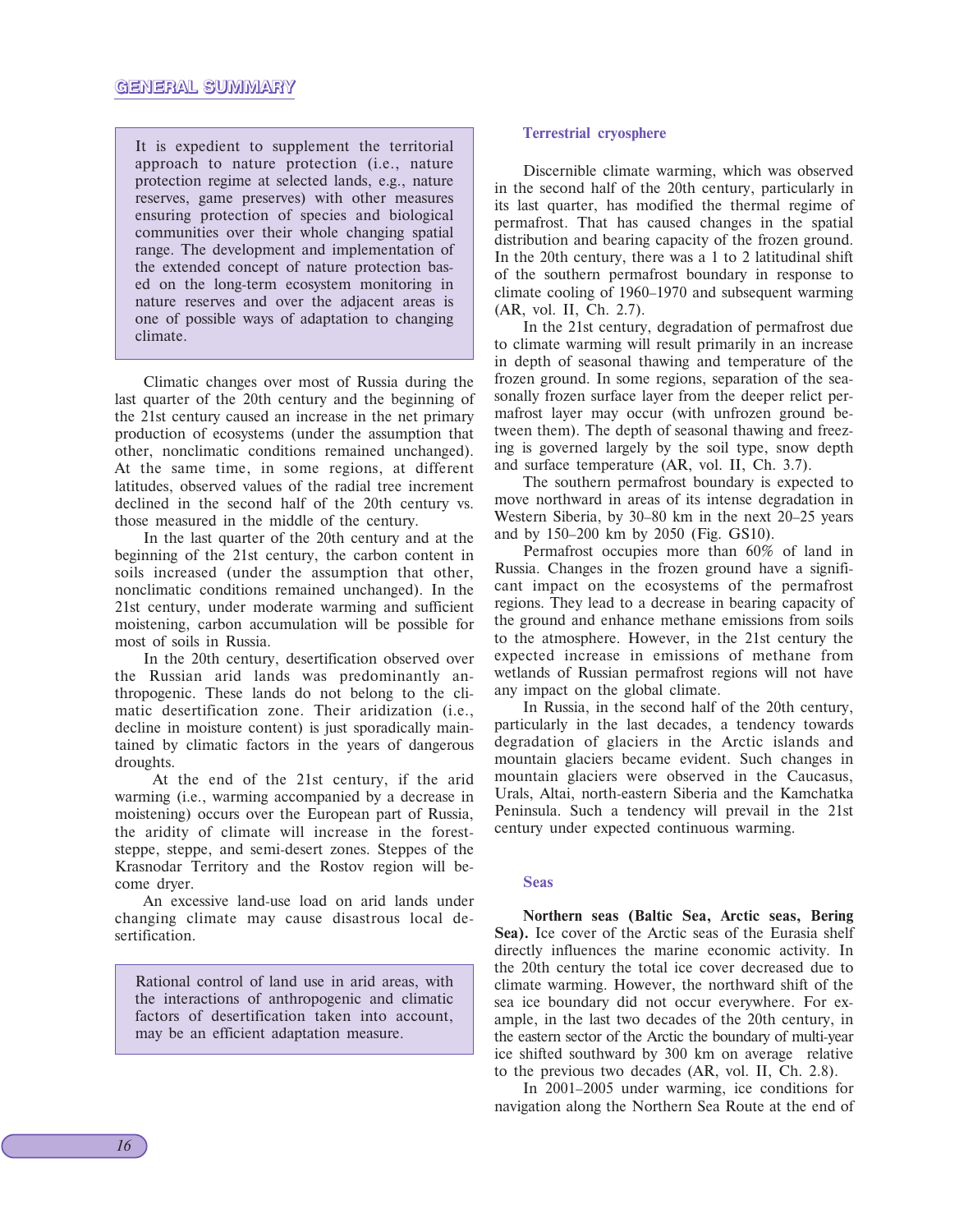# **GENERAL SUMMARY**



**Fig. GS10.** Possible changes in permafrost over the territory of Russia by 2020 and 2050 due to climate change. (1) Thawing everywhere in plains by 2020; (2, 3, 4) thawing everywhere by 2050 in plains, plateaus, and mountains, respectively; (5, 6, 7) partial thawing by 2050 in plains, plateaus, and mountains, respectively; (8, 9, 10) relatively stable state in plains, plateaus, and mountains, respectively. Black lines within color domains indicate areas with a different character of permafrost changes under climate warming (AR, vol. II, Fig. 3.7.1).

the warm season (August and September) became substantially more favorable in high latitudes, namely, to the north from the Arctic archipelagos Franz-Josef Land, Severnaya Zemlya, and New Siberian Islands. However, the increased occurrence of icebergs enhances the risk for marine transport and fishery. The changes in climate have negatively affected the coasts of the northern seas (intensification of erosion) and coastal infrastructure.

Ecosystems of the northern seas discernibly changed under changing climate in the 20th century. It refers to microbiological parameters, phytoplankton, zooplankton, zoobenthos, fish, and populations of marine birds and mammals. At the end of the 20th century the habitat of polar bear decreased significantly as a result of reduction in sea ice cover.

In the 21st century, under further warming, the overall tendency will be the reduction of ice cover in the northern seas, although some periods of its increase and decrease at the regional scale may occur. An increase in the iceberg occurrence is possible during periods of warming, as well as degradation of the fast ice and erosion of the costline.

Cyclic changes in conditions of navigation along the Northern Sea Route associated with periods of increase and decrease in the ice cover will be observed in some regions. For example, the possibility of formation difficult and very difficult ice conditions will remain in the Dmitry Laptev, Sannikov, and De Long straits. An increase in the ice cover may occur in the Barents and Kara seas in 2020–2030.

In the 21st century, under changing climate, further northward shifts in spatial ranges of many marine species as well as changes in biodiversity and size of populations are expected. Alterations of climate will substantially affect the conditions for fisheries in the northern seas (AR, vol. II, Ch. 3.8).

It is expedient to take into account patterns of future changes in the mid-term and long-term planning of marine economic activity in the Arctic, in particular, in designing ships, planning ice-breaker services, and building the coastal infrastructure. Although marine ice cover will decline on average over the whole 21st century, maintenance of the ice-breaker fleet is an imperative in view of a cyclic character of changes in ice conditions. Rational planning of fisheries, including de-

signing the fishery fleet and optimal selection of regions for fishery, can serve as possible measures of adaptation to the changing climate of the northern seas for this sector of the economy.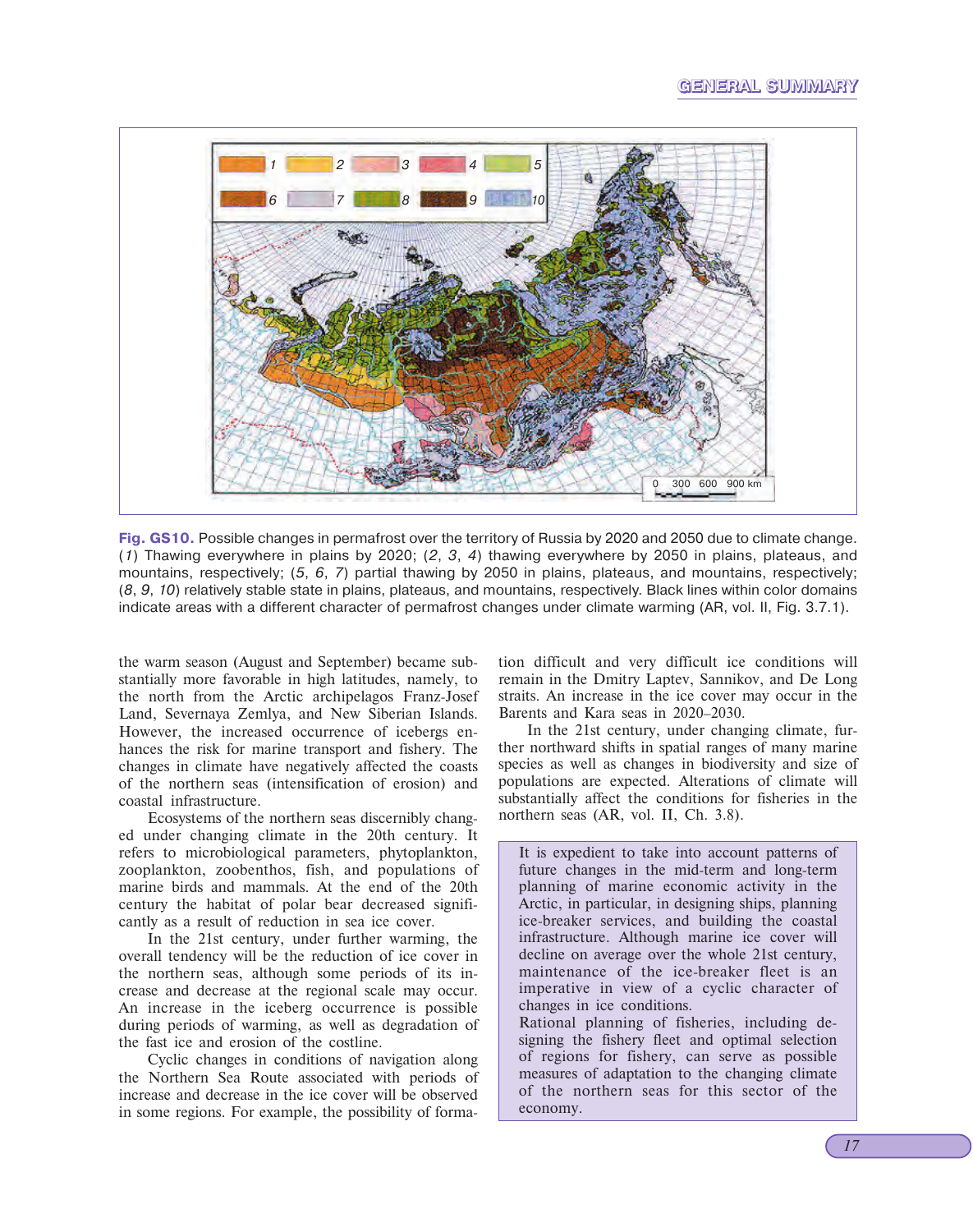**South seas (Black Sea, Azov Sea, Caspian Sea).** The major physical and chemical climate dependent parameters of the southern seas (thermal regime, level, salinity), as well as chlorophyll concentration, were substantially changing at the end of the 20th century and the beginning of the 21st century (AR, vol. II, Ch. 2.9).

The rise of the Black Sea level has been observed since the 1920s. It has become much more rapid since the middle of the 1980s (about 2 cm per year). On the whole, the annual mean sea surface temperature increased at the end of the 20th century and the beginning of the 21st century. Over this period, no unidirectional variations in the surface layer salinity and chlorophyll concentration were revealed. Along with temperature variations, the Danube flow variations influenced the chlorophyll concentration significantly. The long-term tendency to increase in the Danube flow was detected for the 20th century.

The Azov Sea level has started to rise rapidly (similarly to that of the Black Sea) since the beginning of the 1990s. From the 1920s to the beginning of the 1980s, the sea surface temperature was increasing slowly; then the rate of increase has multiplied. Some periods of substantial increase in salinity due to control of the water flow and climatic factors were observed. However, since the beginning of the 1990s, the regional climate change has led to a decrease in Azov Sea salinity that dropped down to values typical of the times before the river flow control in the sea basin had been set up. In the basin of the Azov Sea the river flow has had a long-term tendency to increase since the end of the 1970s.

The Caspian Sea surface temperature was increasing slowly over the 20th century up to 1970. Then the rate of increase multiplied by 5 to 10. Significant longterm changes in salinity were observed predominantly in the shallow north part of the sea. They were caused mainly by variations in the Volga flow. Chlorophyll concentration was also changing at the end of the 20th century and the beginning of the 21st century; however, the long-term tendencies have not been detected. The Caspian Sea level varied substantially over the 20th century, roughly from –29 to –25.7 m (in the Baltic System of heights, BS), see Fig. GS11. Its significant decrease by 1977 and subsequent increase by 1995 caused noticeable damage to the regional environment and economy. According to existing midterm projections, the Caspian Sea level will not exceed –26 m (BS) by 2015.

The long-term (up to the end of the 21st century) projections of the Caspian Sea level are uncertain. According to some studies, an increase is expected, while others project a decrease. The major source of uncertainty is differences in the parameterization of evaporation processes (AR, vol. II, Ch. 3.9). An increase in the Caspian Sea level exceeding –26 m (BS) may negatively affect settlements and economic infrastructure, and the landscape within the coastal area up to 30 km wide.

It would be expedient to account for the risk of flooding in the coastal zone of the Caspian Sea in the long-term planning of the development of the coastal regions, namely, the Astrakhan' region, Republic of Dagestan, and Republic of Kalmykiya. Such plans should include special adaptation measures for settlements and infrastructure, in particular for transport.



Fig. GS11. The long-term variations of the Caspian Sea level (m BS) in 1837–2006 (AR, vol. II, Fig. 2.9.14).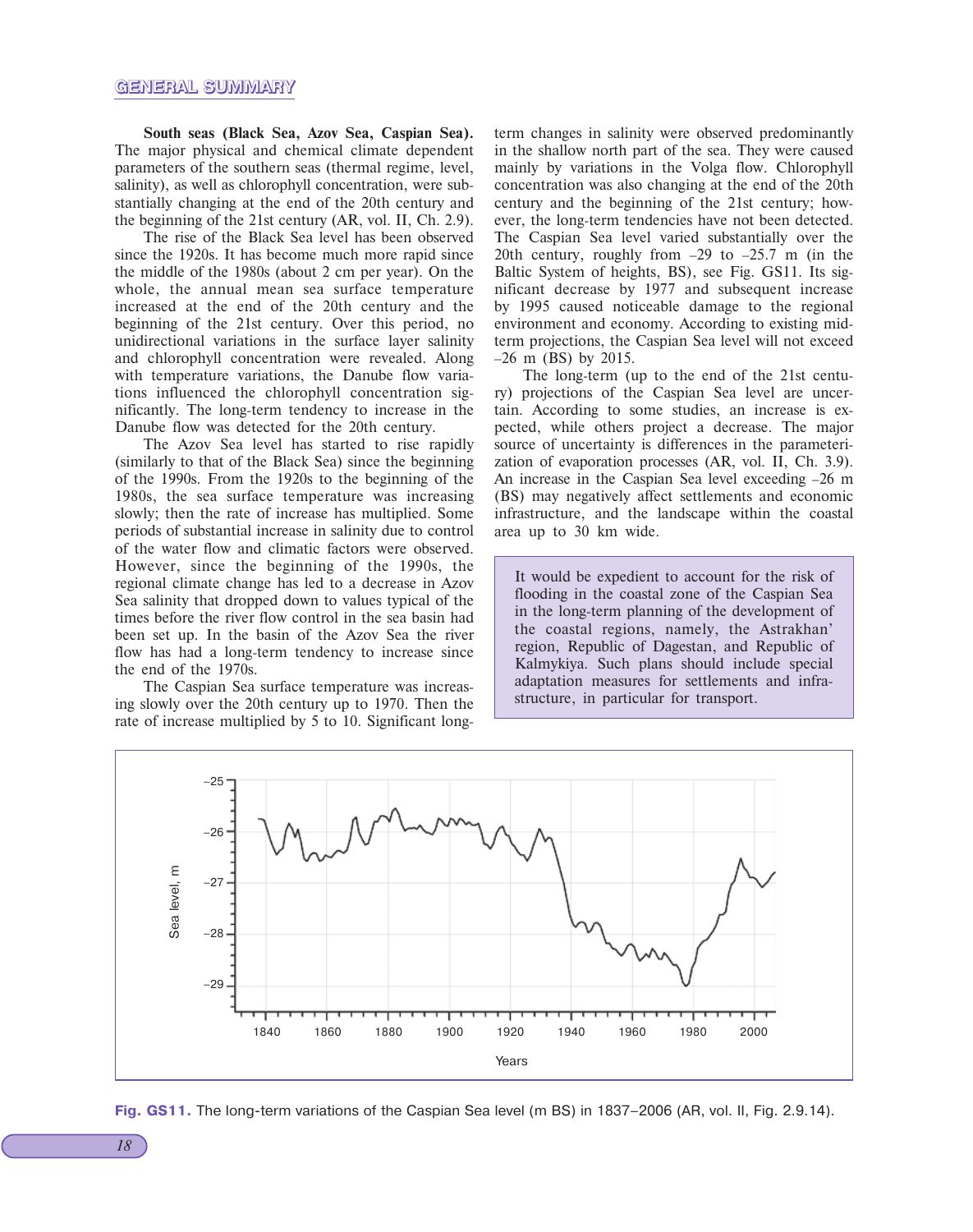#### **Engineering systems**

**Buildings and constructions**. A tendency towards an increase in snow loads on buildings and engineering constructions has revealed at the end of the 20th century. Wind and icing-wind loads have declined on average. Negative effects of frosting and thawing on buildings increased in the European part of Russia and in the Far East (Primorye). The strength of basements of buildings and engineering constructions located on permafrost has declined in some Siberian regions. This occurred due to changes in the bearing capacity of ground induced by warming and an increase in the depth of seasonal thawing. The contribution of the enhancement of karst processes also played its role (AR, vol. II, Ch. 2.2).

Winter and summer river flows are projected to increase in the Central and Privolzhskiy federal districts, in the southwestern part of the Northwestern federal district and in some other regions by 2015. These changes along with reduction in depth of seasonal ground freezing and its duration will result in groundwater level rise. This may lead to flooding of the vast areas and to deformation and weakening of basements of various buildings and engineering constructions in the Russian plains, since excessive moistening, high level of ground waters and weak drainage capacity are inherently typical of them.

In particular, monuments and architectural complexes and the valuable historical centers of cities in the Arkhangelsk, Vologda and Leningrad regions, the Golden Ring landmarks located in the Kostroma and Nizhniy Novgorod regions and in other areas of the Northwestern and Central federal districts may be damaged. Such processes have already been detected, and, under changing climate, their intensity is expected to increase in the near future.

An increase in precipitation (in particular, liquid and mixed) and frequency of heavy precipitation over a significant part of Russian territory has led to worsening the maintenance conditions for highways and railways and to a danger of erosion for them in some locations. Car transportation along zimnik<sup>1</sup> roads and frozen rivers have become worse due to warming in the Siberian and Far East federal districts, in particular, in the Republic of Sakha (Yakutia) and in the Magadan region.

Under further warming these tendencies will be kept on throughout the 21st century. The negative effects of climate warming on the bearing capacity of ground in the permafrost regions will be most significant in the Chukchi Peninsula, in the upper parts of the Indigirka and Kolyma basins, in the southeastern part of Yakutia, in a substantial part of the West Sibe-

rian Plain, on the Kara sea coast, at Novaya Zemlya island, as well as within the area of isolated permafrost area in the north of the European part of Russia. Under changing climate, intensification of riverbed erosion will increase the risk of emergencies in the underwater parts of pipelines (AR, vol. II, Ch. 3.2).

Changing climatic conditions should be taken into account in designing buildings, engineering constructions, communication and transport means, in the development of rules for their maintenance. This can enhance the adaptive capacity of the economic sphere to the climate change. For prevention of possible emergencies at pipe-lines, the design life for underwater parts of the pipe-lines should be revised and reduced, and respective efficient monitoring system of pipe-lines has to be set up.

It is expedient to launch a program for the investigation of historical heritage landmarks, other important buildings and engineering constructions, aiming at prevention of their flooding, deformation and weakening of basements induced by groundwaters rise level. Special protection measures, including control measures for water regime of flooding areas, should be worked out.

**Heating season.** Under climate warming observed over most of Russian territory in the last three decades, normative duration of the heating season and fuel demand for the indoor heating have decreased. The heating season in Russia will be shorter by 3 to 5 days on average in 2015 vs. 2000. The most pronounced reductions, up to 5 days, will be observed in the southern parts of Primorye, Sakhalin and Kamchatka.

Calculated duration of the heating season will decrease in the 21st century vs. the 1961–1990 mean values: up to 5% by 2025 and by 5–10% by 2050 (Fig. GS12). These reductions will be most noticeable in the Far East. Energy demand for the indoor heating will drop respectively. At the same time, air condition expenses for the indoor cooling will become greater, in between, for industrial buildings (AR, vol. II, Ch. 3.2).

In spite of the reductions in the average duration of the heating season, natural variability of climate should be taken into consideration when strategic decisions are being worked out. As a result of this variability in some years the actual duration of the heating season in some regions of Russia may exceed the regional mean values known to date. A tendency

<sup>&</sup>lt;sup>1</sup> "Zimnik" is a road on the frozen ground which is impassable in other seasons except winter.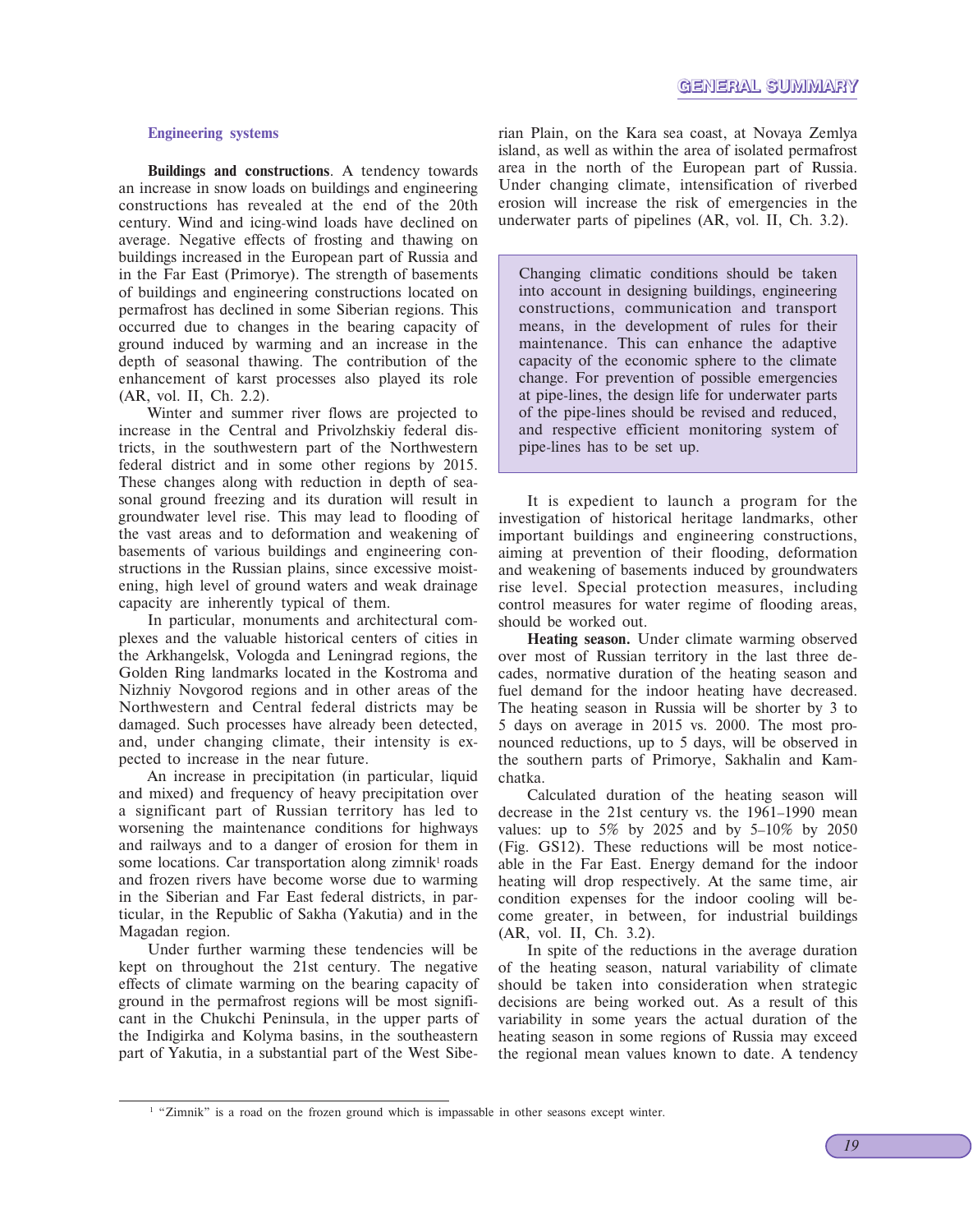

**Fig. GS12.** Changes in duration of the heating season (%) over Russia by 2025 vs. 1961–1990 mean values:  $(AR, vol. II, Fig. 3.2.3)$ . 1)  $0...-1,9$ ; 2)  $-2...-3,9$ ; 3)  $-4...-5,9$ ; 4)  $-6...-7,9$ ; 5)  $-8...-10$ .

towards an increase in climate variability may also play a role in the deviation of real demand in heating from its long-term mean values.

#### **Water resources**

The annual runoff is a major indicator of water resources. Under natural conditions, it depends predominantly on precipitation in the river basin and evaporation. Augmentation of the annual precipitation (that increased in 1978–2005 vs. 1946–1978) and reduction in potential evaporation over most of Russia led to discernible enhancement in the river flow by the end of the 20th century. The overall annual runoff of the six largest Eurasian rivers running into the Arctic Ocean (namely, Yenisei, Ob, Lena, Kolyma, Northern Dvina, and Pechora) became greater over 1936–2005. Runoff from almost all Russian rivers, except those of the Don basin and of the upper Ob, increased. As a result, water resources of Russia as a whole grew up at the end of the 20th century (AR, vol. II, Ch. 2.4).

On the whole, renewable water resources may increase in Russia by 8–10% in the next 30 years. Their distribution will become more even. However, in some

heavily populated regions, which already have limited water resources, a 5 to 15% reduction in their amount is expected along with a 5 to 25% increase in water use load. This is expected in chernozem areas of the Central federal district, in the Southern federal district, and in the southwestern part of the Siberian federal district.

The expected changes in the river runoff will affect the water inflow to the major reservoirs. The annual average inflow to reservoirs of the Volga-Kama cascade reservoir system and of the Northwestern federal district will increase by 5–10%. The inflow to the Angara-Yenisei reservoirs system, and to reservoirs on the rivers Vilyui, Kolyma and Zeya will change by 0–15%. At the same time, the annual average inflow to the Tsimlianskoye, Krasnodaskoye and Novosibirskoye reservoirs will decrease by 5–15%. Seasonal distribution of inflow to reservoirs will also change.

Alterations in the river flow due to expected climate change could be important for the hydropower industry.

In the 21st century, under continuous warming, the glacial runoff will decline both in the Great Caucasus and at its northern slope, although the trends of the overall river runoff in the regions will be positive (AR, vol. II, Ch. 3.4).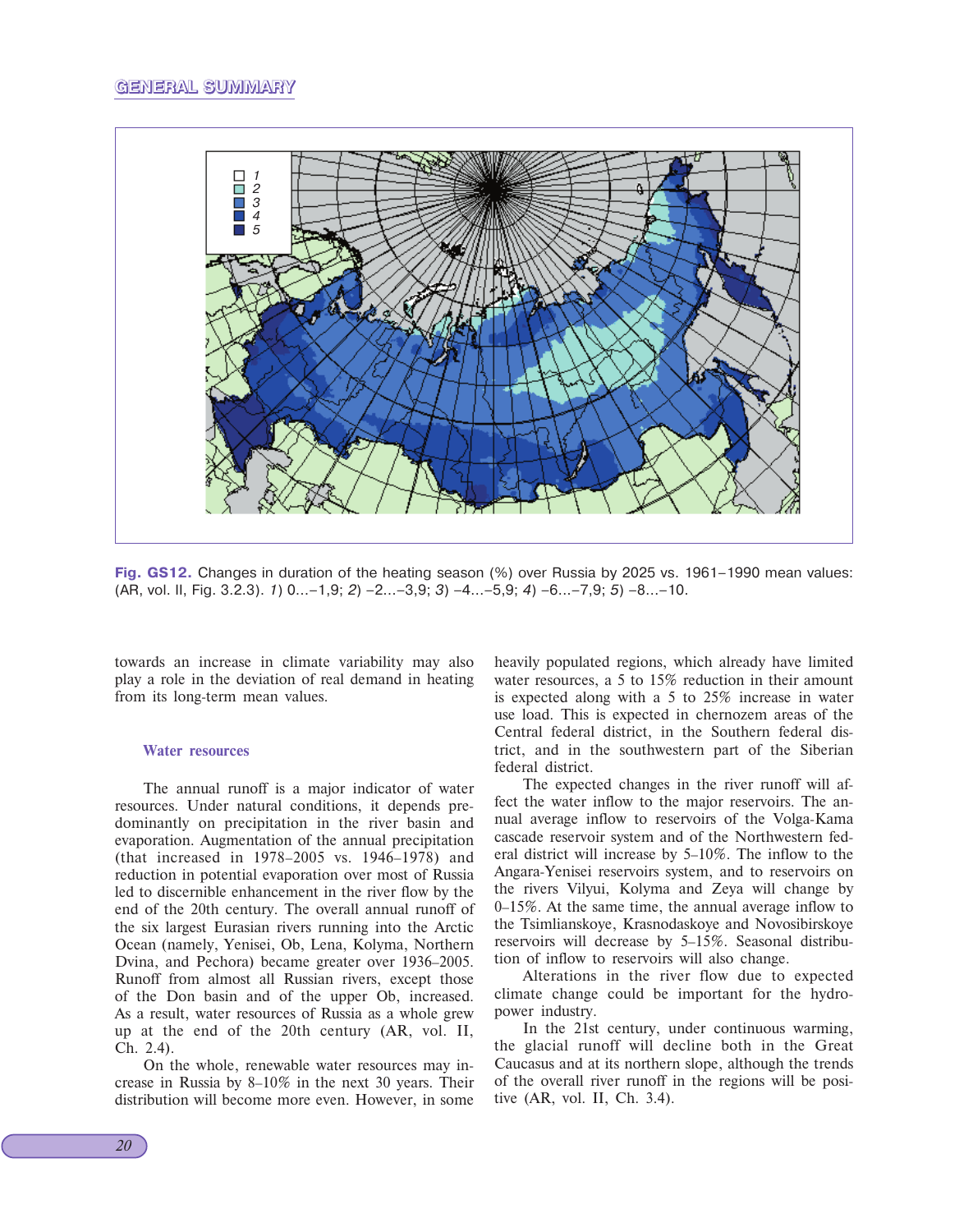In the regions where reduction in water resources is expected, measures aimed at a search and implementation of alternative and additional sources of water for economic needs (in particular, for irrigation and hydropower production) are expedient. Optimization of regional water use is also essential.

Expected changes in the water inflow to reservoirs will require a revision of their operating mode. The interests of major users, primarily of hydro-power industry, and environment protection goals should be taken into account.

#### **Agriculture**

In 1975–2004, changes in the heat supply and wintering thermal conditions for agricultural plants, moistening and continentality of climate were positive for crop production in the regions of Russia that produce more than 85% of commodity grain. Despite unfavorable social and economic conditions in the second part of the period, this ensured a positive trend in productivity of cereal and leguminous crops in 70% of constituent territories of the Russian Federation.

Some agricultural pests with the life cycle strongly dependent on climate have become more active in the south of the European part of Russia and Western Siberia in the late 20th century. Locusts and Colorado beetle are amongst them. Their population growth and expansion of ranges have led to considerable yield losses. Further warming over Russia may cause the enhancement of negative impacts of pests on the total crop yield. Particularly, conditions will become favourable for further expansion of locusts in Stavropol Territory, in the Kalmyk Republic, in Volgograd, Astrakhan', Saratov, and Rostov regions, as well as for the intrusion of locusts into some Siberian regions (AR, vol. II, Ch. 3.5).

The response of agricultural plant productivity to further warming will depend on the character of changes in moistening:

— if moistening reduces in the European part of Russia, productivity will also drop almost everywhere except the north and north-west;

— if moistening rises, the average productivity in Russia will be increasing at least until the middle of the 21st century. Later on, productivity of cereal crops in the Chernozem area will lessen by 10–13% vs. present level, but will exceed the present values by 11– 29% in the non-Chernozem area. On condition of present agricultural technologies and geographical distribution of crops, productivity of cereal crops in the Southern Siberia may decrease by 20–25%.

Further warming will allow considerable expansion of the overall agriculture areas in Russia. New

opportunities will appear for the geographical expansion of the cultivation of heat-loving agricultural plants. Hence, the limit of cultivation zone for middleripening sorts of grain and late-ripening sorts of sunflower will move northward to the Moscow — Vladimir — Yoshkar-Ola — Chelyabinsk line. The limit for sugar beet will be at the Ivanovo — Izhevsk — Kurgan line. New conditions for subtropical agriculture will appear in some southern regions.

The following measures of adaptation of crop production aiming at the use of additional thermal resources are expedient to introduce in areas with sufficient moistening:

— expansion of sowing of more late-ripening and more productive species (varieties) of cereal crops, maize, and sunflower, late-ripening sorts of potato and rape:

wider use of fertilizers and chemicals which are more efficient in warm and moist climate; expansion of beet cultivation and more heat-loving types of green crops, e.g., soybean and alfalfa.

In addition, in the areas of insufficient moistening, adaptation measures should be aimed at the thrifty water use, which means:

wider application of moisture-saving technologies (snow retention, reduction of inefficient evaporation, etc.);

expansion of sowing of more droughtresistant cultivars of maize, sunflower, millet, etc.;

increase in winter crop seeding, namely, wheat in the steppe regions of the Volga and Urals, and barley in the Northern Caucasus;

expansion of the irrigated agriculture, which is necessary for complete use of additional thermal resources in cultivation of agricultural plants.

#### **Human Health**

Climate change can affect human health, including the distribution of some diseases.

Special impact studies of heat waves, i.e., long periods of extremely hot weather, were conducted in several Russian cities, including Moscow and Tver. Negative consequences for morbidity and mortality in some groups of population have been detected. During the last decade, the return time and severity of heat waves have increased (AR, vol. II, Ch. 2.5).

In the 21st century, under increasing frequency of heat waves and elevated maximal temperatures, risks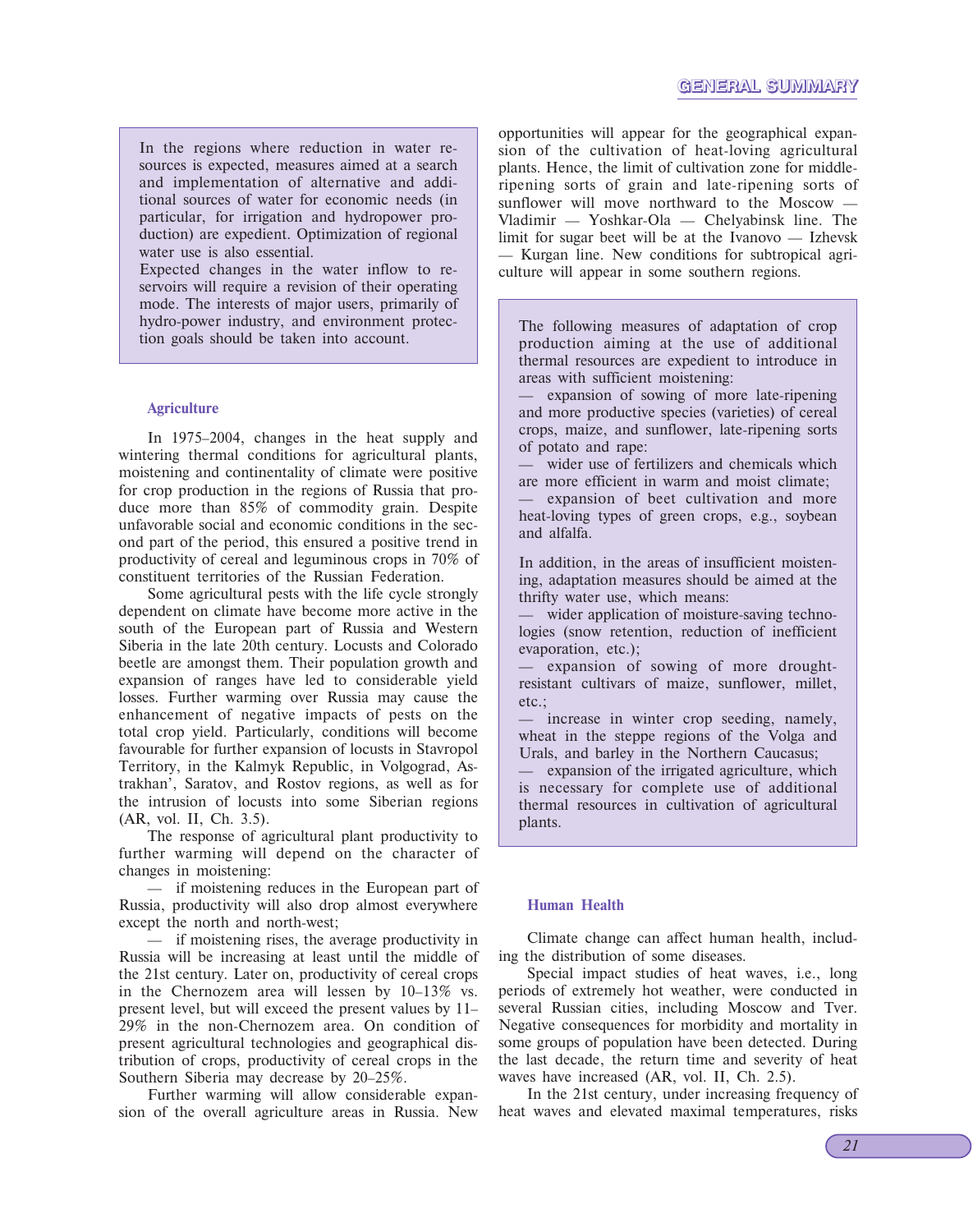for the vulnerable groups of the population will grow. The combination of heat waves and enhanced air pollution may amplify the negative effects under adverse meteorological conditions. Deterioration of water quality may also occur in some regions, including Kalmyk Republic, Dagestan, and Karachai-Cherkess Republic (AR, vol. 2, Ch. 3.5).

Climate change may alter habitats of certain vectors of infectious and parasitic diseases of humans and animals. Tick-borne encephalitis, Lime disease, hemorrhagic fever with renal syndrome, Crimean haemorrhagic fever, West Nile fever and malaria are amongst them.

During the last three decades of the 20th century, especially at the turn of the century, the incidence of these diseases increased, and their habitat areas extended.

Under further warming these tendencies are expected to continue and even to become more pronounced for some diseases.

Climate change in the Arctic region may affect the health and way of life of indigenous people, particularly due to shifts in the ranges of some species that traditionally serve as resources for local people (AR, vol. II, Ch. 3.5).

The development of means and systems of airconditioning for residential quarters and industrial facilities, an increase in their availability for people, monitoring of adverse weather conditions, and preventive protection measures in regard to vulnerable groups could serve as means of adaptations to the heat waves.

Continuous monitoring of contagious and parasitic diseases, the habitats and size of populations of vectors will facilitate efficient adaptation to potential expansion of the diseases under climate warming.

#### **Consequences of extreme meteorological events**

More than 30 types of dangerous hydrometeorological events are recorded in Russia. On average, the total number of them per year increased at the end of the 20th century and at the beginning of the 21st century. 52% and 48% of them were observed in the European and Asian parts of Russia, respectively. High impact weather events are most frequent in the North-Caucasus and Volga-Vyatka economic regions, in Sakhalin, Kemerovo, Ulyanovsk, Penza, Ivanovo, Lipetsk, Belgorod and Kaliningrad regions, and in the Republic of Tatarstan (AR, vol. II, Ch. 2.10).

According to assessments of the World Meteorological Organization and the International Bank for Reconstruction and Development, a steady tendency towards increase in economic losses and vulnerability of societies associated with increasing impacts of hazardous nature events has been detected. In Russia on average, the annual increase in the number of hazardous weather events in 1991–2005 was 6.3%. This tendency is expected to continue.

*Droughts*. In the last three decades of the 20th century and at the beginning of the 21st century, the large-scale overall droughts (e.g., the atmospheric and soil draughts simultaneously) were recorded in Russia in 1972, 1975, 1979, 1981, 1995, 1998 and 2002. Droughts of 1975 and 1981 occurred in all crop production regions of the country; they were unprecedented since 1891. The shortage in the total grain harvest in the country was about 23% of the average harvest. However, no certain long-term tendencies in the moistening were detected in the 20th century.

Under some scenarios, regional climate projections show decline in soil moisture in spring and summer, as well as drier conditions over most of European Russia. Assuming a substantial increase in air temperature, precipitation decrease, and the more frequent occurrence of extremely high temperatures and extremely low precipitation, repeatability of soil droughts will increase in southern regions of Russia, in particular, within the Don and Dnieper basins (AR, vol. II, Ch. 3.10.2).

*Forest fires*. Long periods of dry and hot weather lead to increasing probability of forest fires. They may cause substantial damage. However, the prime source of about 70% of forest fires is violation of fire safety rules by people while in forest. Direct losses from forest fires (i.e., cost of burnt and damaged stands, forest production, etc.) made almost 20 billion rubles in 2004. The number of documented forest fires in Russia increased at the end of the 20th century and at the beginning of the 21st century. The number of days with 'high or greater' flammability has noticeably increased, in particular, in the central part of European Russia, in southern parts of Western Siberia and in the Far East.

The number of days with the flammability risk will increase by 5 days per season over most of the country by 2015. The number of days with both high flammability and medium flammability will increase. This is expected to be most pronounced (by 7 days and more) in the southern part of the Khanty-Mansi Autonomous Area, in the Kurgan, Omsk, Novosibirsk, Kemerovo, and Tomsk regions; in the Krasnoyarsk and Altai Territories; and in the Republic of Sakha (Yakutia).

Most of Russia is covered by woods. In this part the number of days per year with potential 'high or greater' will increase by 20–60% in the southern parts of European Russia and Western Siberia, at middle latitudes in eastern Siberia and the Far East (Fig.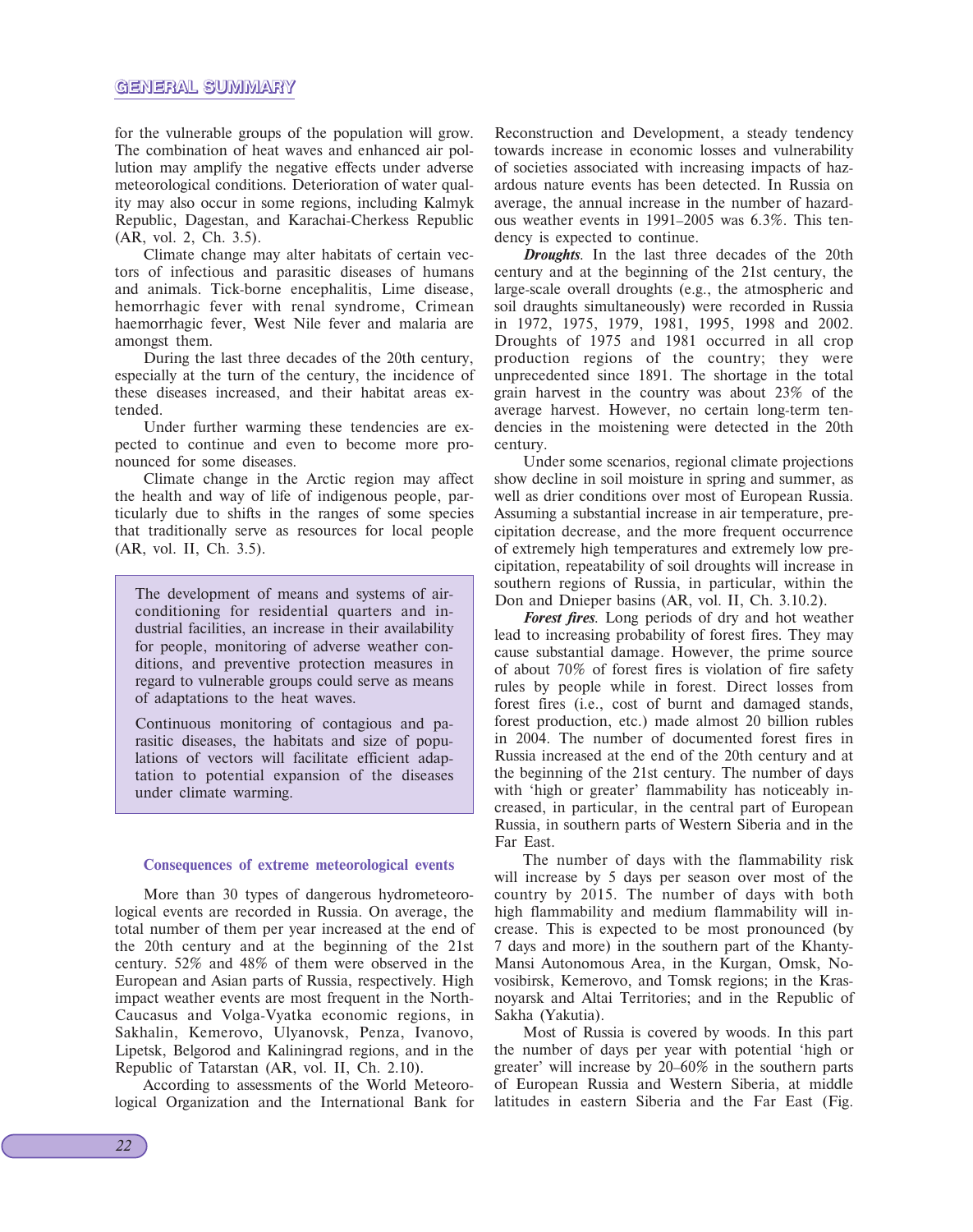# **GENERAL SUMMARY**



**Fig. GS13.** Changes (%) in the number of days with 'high and more flammability' by 2025 vs. 1961–1990 mean values: 1) 60–50; 2) 50–40; 3) 40–30; 4) 30–20; 5) 20–12; 6) 12–1; 7) 0; 8) –1...–10; 9) –10...–20; 10) –20...–30 (AR, vol. II, Fig. 3.10.1).

GS13). At the same time, the number of days with a flammability risk will decrease in Priamurye, in the Magadan region, and in the eastern part of the Kamchatka Peninsula (AR, vol. II, Ch. 3.10.3).

Remote (plane, satellite) operational monitoring of forests, introduction of more efficient means for suppression of forest fires, and strengthening of respective operative services raise opportunities for effective adaptation to forest fires.

Development and implementation of programs stimulating people to follow the rules of fireprevention safety while visiting forests, strengthening the nature protection sections in the undergraduate and graduate educational programs are important components of adaptation strategy that may decrease the risks of forest fires.

*Floods*. At the beginning of the 21st century, in many economic regions of Russia, the frequency of catastrophic flooding caused by high water and spring floods increased by 15% vs. values of the last decade of the 20th century. It was typical, in particular, of the North-Caucasian mountain rivers, of Eastern Siberia and southern part of the Far East. Storm surges in Neva River in St. Petersburg have become more frequent.

Under present tendencies of the climate change continuing in the 21st century, the number of floods should be expected to increase on rivers of a significant part of Russia. As a result of expected precipitation growth, the probability of flooding caused by rainfall at small and medium rivers of the European part of Russia, in particular, of the North Caucasus, and of the Far East will increase. The risk of dangerous floods on rivers in the season of snow melt will grow by 2015 in those regions where ice jams accompany runoff peaks. This is typical of the Arkhangelsk region, Komi Republic, the Ural region, Eastern Siberia, and the north-east of the Asian part of Russia. The probability of storm surges will increase in deltas of big rivers running into the Azov and Baltic seas (AR, vol. II, Ch. 3.10.4).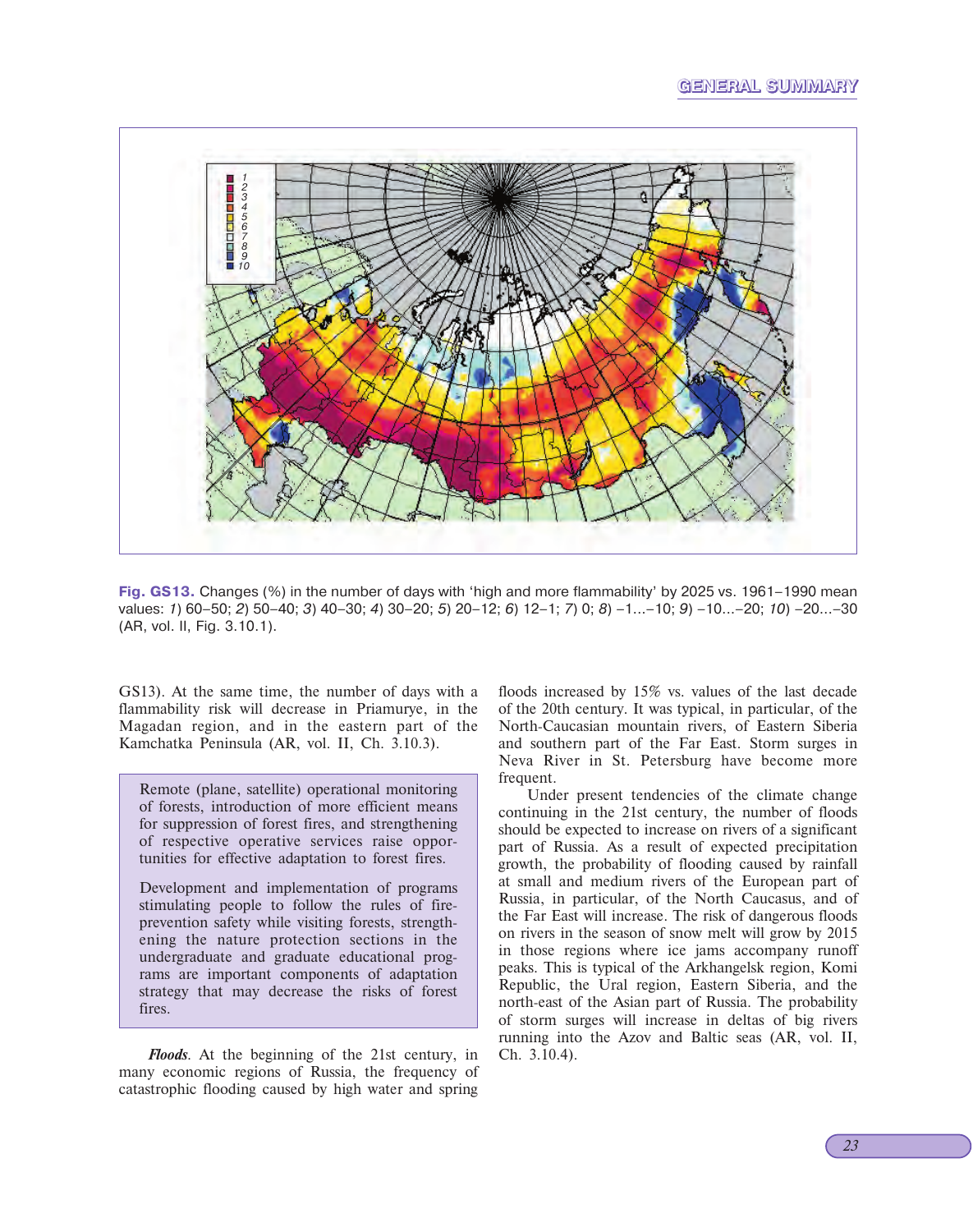For reducing damage from inundations and protecting the population, it is necessary to focus efforts on the development of modern automated means for prediction and prevention of flooding. The development of basin-scale flood protection systems is essential. In addition, it is necessary to normalize the land use in zones of risk and to improve the legal base defining the precise responsibility of the state authorities and local administrations for consequences of flooding.

*Mudflows and avalanches*. Under present tendencies towards climate warming, duration of the period of mudflow danger on the northern slope of the Great Caucasus in the 21st century will increase by 47–50 days on average. The size of mudflows will become greater by 20–30% and amounts of matter forming them will also increase.

The period of avalanche danger will decrease on the northern slope of the Great Caucasus in the 21st century, and the area of avalanche danger will decline at 1500–2000 m altitudes. The frequency of large catastrophic avalanches at heights more than 3000 m will increase (AR, vol. II, Ch. 3.10.5).

#### **Conclusions**

Scientific findings of the IPCC Fourth Assessment report, published in 2007, present further evidence that the main cause of observed global warming is associated with increasing human activity. At present it continues to be major concern among public organizations, business community, and governments of most countries of the world.

Studies of Russian scientists, set forth in the first national assessment report, also agree well with IPCC findings. Furthermore, climate change is expected to produce significant influence on the environment and socio-economic activity of different regions of the country.

Most of Russia is located in the area of considerable observed and projected climate change. Due to large size of the country and specific inherent patterns of natural environment, climate changes can manifest regional non-uniformity. In some regions they may be favourable, in others they may produce negative impacts. For example, climate change will favor the displacement of the zone of comfortable habitation northward, reduction of the heating period, and the increase in farming potential in regions with sufficient water resources. Global warming will also provide favourable influence on ice conditions in the Arctic seas, enhancing the potential for sea transportation and development projects on the Arctic shelf.

On the other hand, reduction of water resources is expected in the regions where their deficit is experienced now. Enhancement of seasonal thawing of permafrost, especially nearby its southern boundary, poses a threat to infrastructure installations (houses and engineering constructions, communication lines, including oil and gas pipelines). Climate changes might increase the probability of occurrence of extreme events, such as hurricanes, tornados, floods, avalanches and mudflows in mountain regions, droughts, fire risks in forests. All these will cause significant negative consequences for the population, as well as social and economical activities. Due to climate warming considerable changes are also expected in natural ecosystems, such as enlargement of ranges of some vectorborn human diseases.

Further study of future climate change and its consequences and evaluation of adaptation potential are required for the whole country and its individual regions. Special attention should also be given to the development of early warning systems and techniques for prediction of extreme events leading to serious negative socio-economical and ecological consequences.

It is necessary to strengthen studies aimed at the development of technologies contributing to reduction of climate change, increase in energy saving, use of renewable energy sources, and development of carbon dioxide capture and storage technologies.

High-quality performance of the national integrated climate observing system operated under Roshydromet is the basis for successful study of climate change in the country and participation in the international cooperation efforts.

Significant dependence of the natural environment and economy on climate, a large variety of expected impacts on socio economic activity in the country and participation of the Russian Federation in international efforts aimed at mitigation of the anthropogenic influence on global climate require well grounded basis for proper definition of national policy in this problem area. The necessary components of such policy are measures directed at decreasing anthropogenic influence on climate and measures of adaptation to changing climate (i.e., prevention or reduction of harmful consequences of climate change). The most sizeable actions must be regulated by the governmental decisions taking into account that an important part of such actions requires international coordination.

In order to support proper planning and implementation of national climate policy, Roshydromet together with other concerned agencies of the Russian Federation intends to publish, on a regular basis, national assessment reports on climate change, its consequences, and the potential for adaptation to climate change.